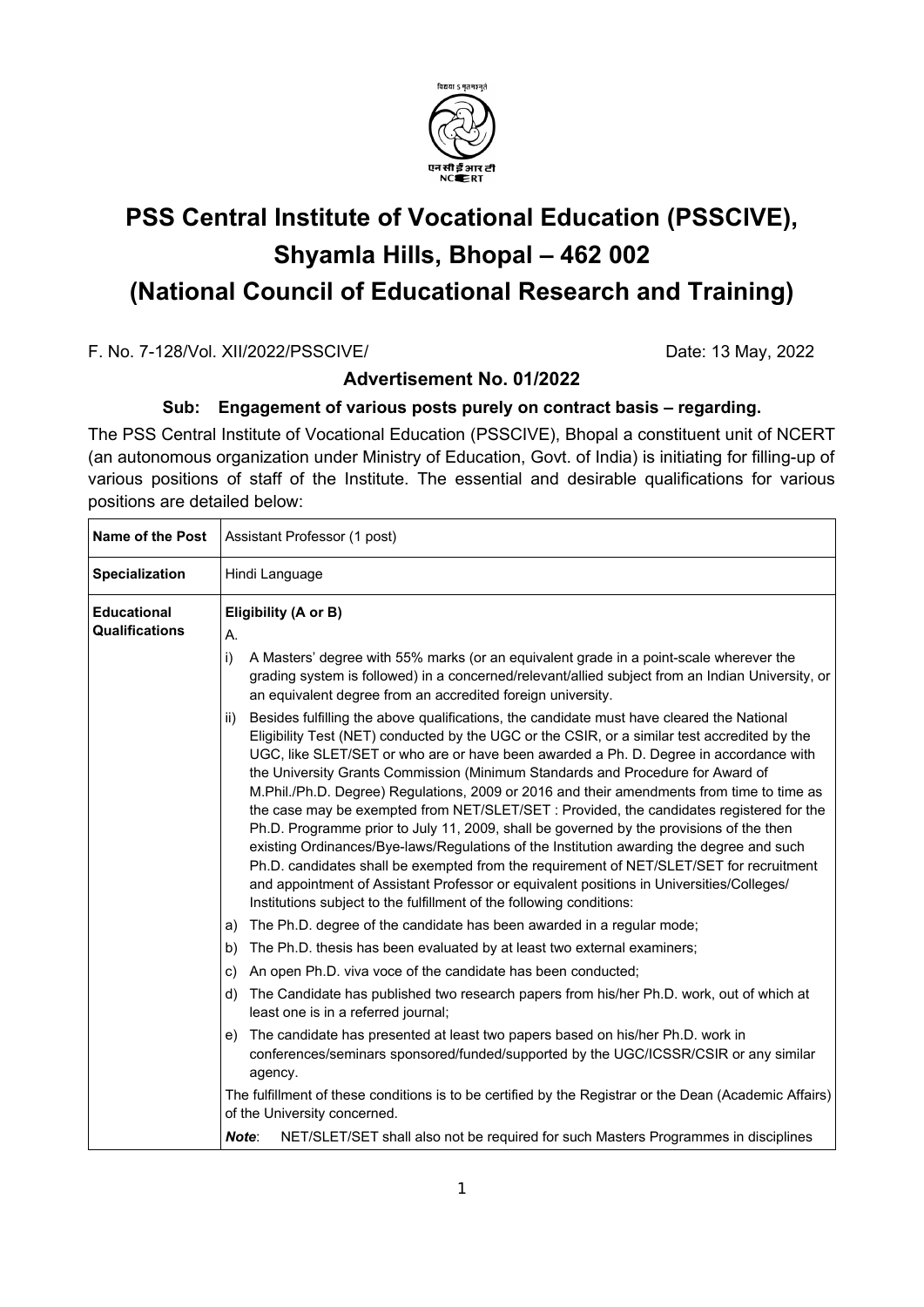|                     | for which NET/SLET/SET is not conducted by the UGC, CSIR or similar test accredited<br>by the UGC, like SLET/SET.                                                                                                                                                                                                                                                         |
|---------------------|---------------------------------------------------------------------------------------------------------------------------------------------------------------------------------------------------------------------------------------------------------------------------------------------------------------------------------------------------------------------------|
|                     | <b>OR</b>                                                                                                                                                                                                                                                                                                                                                                 |
|                     | В.                                                                                                                                                                                                                                                                                                                                                                        |
|                     | The Ph.D. degree has been obtained from a foreign university/institution with a ranking among top<br>500 in the World University Ranking (at any time) by any one of the following: (i) Quacquarelli<br>Symonds (QS) (ii) the Times Higher Education (THE) or (iii) the Academic Ranking of World<br>Universities (ARWU) of the Shanghai Jiao Tong University (Shanghai). |
|                     | Note:<br>The Academic score as specified in Appendix II (Table 3A) for Universities, and<br>Appendix II (Table 3B) for Colleges, shall be considered for short-listing of the<br>candidates for interview only, and the selections shall be based only on the performance<br>in the interview.                                                                            |
|                     | <b>Desirable</b>                                                                                                                                                                                                                                                                                                                                                          |
|                     | • Proficiency in English and Hindi                                                                                                                                                                                                                                                                                                                                        |
|                     | • Working knowledge on computers                                                                                                                                                                                                                                                                                                                                          |
|                     | <b>Experience</b>                                                                                                                                                                                                                                                                                                                                                         |
|                     | Relevant work experience of at-least one year.                                                                                                                                                                                                                                                                                                                            |
|                     | Knowledge of development of modules, curricula and instructional material.                                                                                                                                                                                                                                                                                                |
| <b>Remuneration</b> | Rs. 45,000/- per month (consolidated)                                                                                                                                                                                                                                                                                                                                     |

| <b>Name of the Post</b>                     | Assistant Professor (4 posts)                                                                                                                                                                                                                                                                                                                                                                                                                                                                                                                                                                                                                                                                                                                                                                                                                                                                                                                                                                                                                                                                                                                                                                                                                                                                                                                                                                                                                                                                                                                                                                                                                                                                                                                                                                                                                                                                                                                                                                                                                   |  |
|---------------------------------------------|-------------------------------------------------------------------------------------------------------------------------------------------------------------------------------------------------------------------------------------------------------------------------------------------------------------------------------------------------------------------------------------------------------------------------------------------------------------------------------------------------------------------------------------------------------------------------------------------------------------------------------------------------------------------------------------------------------------------------------------------------------------------------------------------------------------------------------------------------------------------------------------------------------------------------------------------------------------------------------------------------------------------------------------------------------------------------------------------------------------------------------------------------------------------------------------------------------------------------------------------------------------------------------------------------------------------------------------------------------------------------------------------------------------------------------------------------------------------------------------------------------------------------------------------------------------------------------------------------------------------------------------------------------------------------------------------------------------------------------------------------------------------------------------------------------------------------------------------------------------------------------------------------------------------------------------------------------------------------------------------------------------------------------------------------|--|
| <b>Specialization</b>                       | Education                                                                                                                                                                                                                                                                                                                                                                                                                                                                                                                                                                                                                                                                                                                                                                                                                                                                                                                                                                                                                                                                                                                                                                                                                                                                                                                                                                                                                                                                                                                                                                                                                                                                                                                                                                                                                                                                                                                                                                                                                                       |  |
| <b>Educational</b><br><b>Qualifications</b> | Eligibility (A or B)<br>Α.<br>A Masters' degree with 55% marks (or an equivalent grade in a point-scale wherever the<br>i)<br>grading system is followed) in a concerned/relevant/allied subject from an Indian University, or<br>an equivalent degree from an accredited foreign university.<br>Besides fulfilling the above qualifications, the candidate must have cleared the National<br>ii)<br>Eligibility Test (NET) conducted by the UGC or the CSIR, or a similar test accredited by the<br>UGC, like SLET/SET or who are or have been awarded a Ph. D. Degree in accordance with<br>the University Grants Commission (Minimum Standards and Procedure for Award of<br>M.Phil./Ph.D. Degree) Regulations, 2009 or 2016 and their amendments from time to time as<br>the case may be exempted from NET/SLET/SET : Provided, the candidates registered for the<br>Ph.D. Programme prior to July 11, 2009, shall be governed by the provisions of the then<br>existing Ordinances/Bye-laws/Regulations of the Institution awarding the degree and such<br>Ph.D. candidates shall be exempted from the requirement of NET/SLET/SET for recruitment<br>and appointment of Assistant Professor or equivalent positions in Universities/Colleges/<br>Institutions subject to the fulfillment of the following conditions:<br>The Ph.D. degree of the candidate has been awarded in a regular mode;<br>a)<br>The Ph.D. thesis has been evaluated by at least two external examiners;<br>b)<br>An open Ph.D. viva voce of the candidate has been conducted;<br>C)<br>The Candidate has published two research papers from his/her Ph.D. work, out of which at<br>d)<br>least one is in a referred journal;<br>The candidate has presented at least two papers based on his/her Ph.D. work in<br>e)<br>conferences/seminars sponsored/funded/supported by the UGC/ICSSR/CSIR or any similar<br>agency.<br>The fulfillment of these conditions is to be certified by the Registrar or the Dean (Academic Affairs)<br>of the University concerned. |  |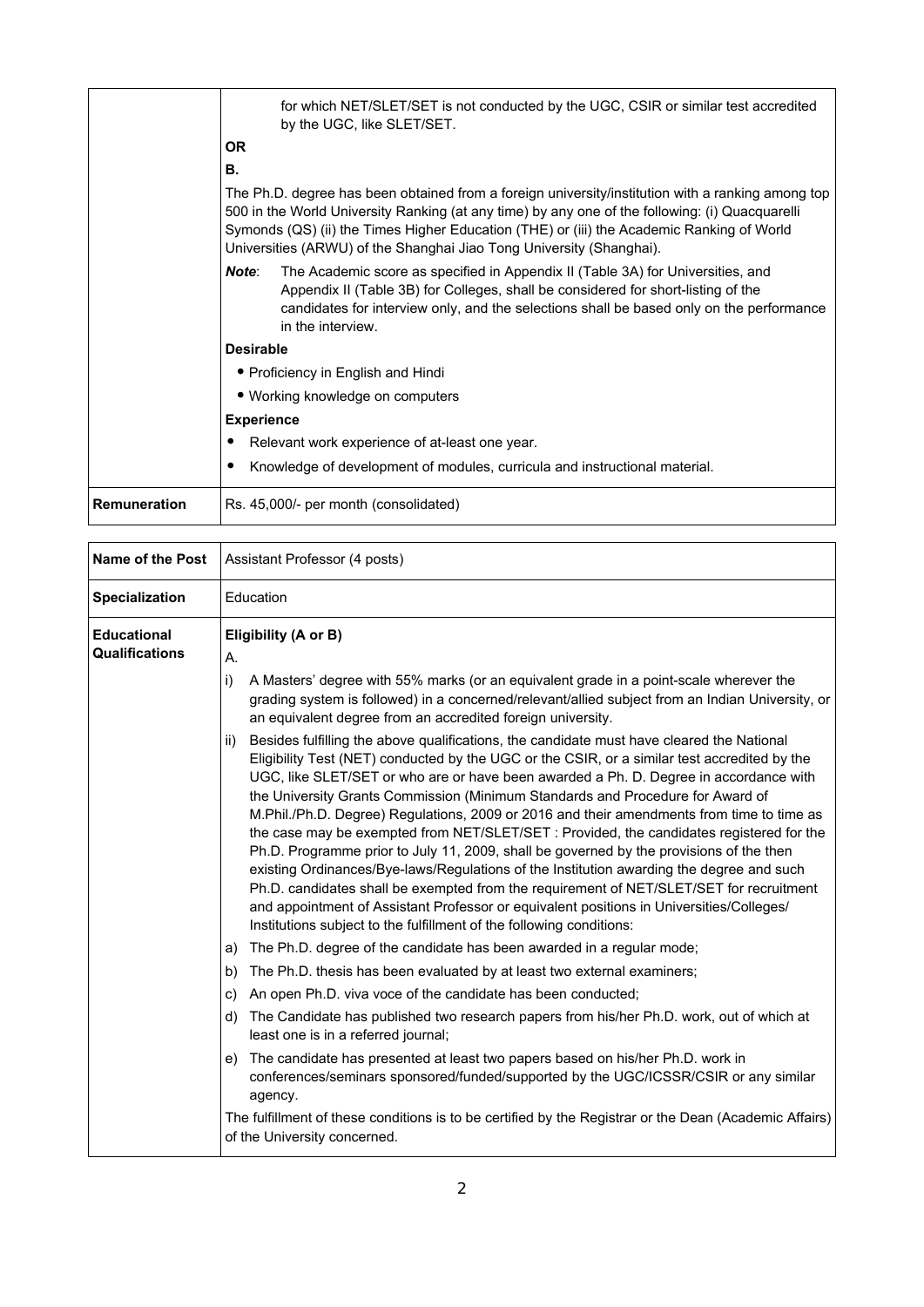|              | Note:             | NET/SLET/SET shall also not be required for such Masters Programmes in disciplines<br>for which NET/SLET/SET is not conducted by the UGC, CSIR or similar test accredited<br>by the UGC, like SLET/SET.                                                                                                                                                                   |
|--------------|-------------------|---------------------------------------------------------------------------------------------------------------------------------------------------------------------------------------------------------------------------------------------------------------------------------------------------------------------------------------------------------------------------|
|              | <b>OR</b>         |                                                                                                                                                                                                                                                                                                                                                                           |
|              | <b>B.</b>         |                                                                                                                                                                                                                                                                                                                                                                           |
|              |                   | The Ph.D. degree has been obtained from a foreign university/institution with a ranking among top<br>500 in the World University Ranking (at any time) by any one of the following: (i) Quacquarelli<br>Symonds (QS) (ii) the Times Higher Education (THE) or (iii) the Academic Ranking of World<br>Universities (ARWU) of the Shanghai Jiao Tong University (Shanghai). |
|              | Note:             | The Academic score as specified in Appendix II (Table 3A) for Universities, and<br>Appendix II (Table 3B) for Colleges, shall be considered for short-listing of the<br>candidates for interview only, and the selections shall be based only on the performance<br>in the interview.                                                                                     |
|              | <b>Desirable</b>  |                                                                                                                                                                                                                                                                                                                                                                           |
|              |                   | • Proficiency in English and Hindi                                                                                                                                                                                                                                                                                                                                        |
|              |                   | • Working knowledge on computers                                                                                                                                                                                                                                                                                                                                          |
|              | <b>Experience</b> |                                                                                                                                                                                                                                                                                                                                                                           |
|              |                   | Relevant work experience of at-least one year.                                                                                                                                                                                                                                                                                                                            |
|              |                   | Knowledge of development of modules, curricula and instructional material.                                                                                                                                                                                                                                                                                                |
| Remuneration |                   | Rs. 45,000/- per month (consolidated)                                                                                                                                                                                                                                                                                                                                     |

| <b>Name of the Post</b>                     | Assistant Professor (4 posts)                                                                                                                                                                                                                                                                                                                                                                                                                                                                                                                                                                                                                                                                                                                                                                                                                                                                                                                                                                                                                                                                                                                                                              |
|---------------------------------------------|--------------------------------------------------------------------------------------------------------------------------------------------------------------------------------------------------------------------------------------------------------------------------------------------------------------------------------------------------------------------------------------------------------------------------------------------------------------------------------------------------------------------------------------------------------------------------------------------------------------------------------------------------------------------------------------------------------------------------------------------------------------------------------------------------------------------------------------------------------------------------------------------------------------------------------------------------------------------------------------------------------------------------------------------------------------------------------------------------------------------------------------------------------------------------------------------|
| <b>Specialization</b>                       | 1.<br>Agriculture<br>2.<br>Horticulture (General)<br>3.<br>Horticulture (Fruit Science)<br>Ι4.<br>Horticulture (Vegetable Science)                                                                                                                                                                                                                                                                                                                                                                                                                                                                                                                                                                                                                                                                                                                                                                                                                                                                                                                                                                                                                                                         |
| <b>Educational</b><br><b>Qualifications</b> | Eligibility (A or B)<br>А.<br>i)<br>A Masters' degree with 55% marks (or an equivalent grade in a point-scale wherever the<br>grading system is followed) in a concerned/relevant/allied subject from an Indian University, or<br>an equivalent degree from an accredited foreign university.                                                                                                                                                                                                                                                                                                                                                                                                                                                                                                                                                                                                                                                                                                                                                                                                                                                                                              |
|                                             | Besides fulfilling the above qualifications, the candidate must have cleared the National<br>ii)<br>Eligibility Test (NET) conducted by the UGC or the CSIR, or a similar test accredited by the<br>UGC, like SLET/SET or who are or have been awarded a Ph. D. Degree in accordance with<br>the University Grants Commission (Minimum Standards and Procedure for Award of<br>M.Phil./Ph.D. Degree) Regulations, 2009 or 2016 and their amendments from time to time as<br>the case may be exempted from NET/SLET/SET : Provided, the candidates registered for the<br>Ph.D. Programme prior to July 11, 2009, shall be governed by the provisions of the then<br>existing Ordinances/Bye-laws/Regulations of the Institution awarding the degree and such<br>Ph.D. candidates shall be exempted from the requirement of NET/SLET/SET for recruitment<br>and appointment of Assistant Professor or equivalent positions in Universities/Colleges/<br>Institutions subject to the fulfillment of the following conditions:<br>The Ph.D. degree of the candidate has been awarded in a regular mode;<br>a)<br>The Ph.D. thesis has been evaluated by at least two external examiners;<br>b) |
|                                             | An open Ph.D. viva voce of the candidate has been conducted;<br>C)<br>The Candidate has published two research papers from his/her Ph.D. work, out of which at<br>d)                                                                                                                                                                                                                                                                                                                                                                                                                                                                                                                                                                                                                                                                                                                                                                                                                                                                                                                                                                                                                       |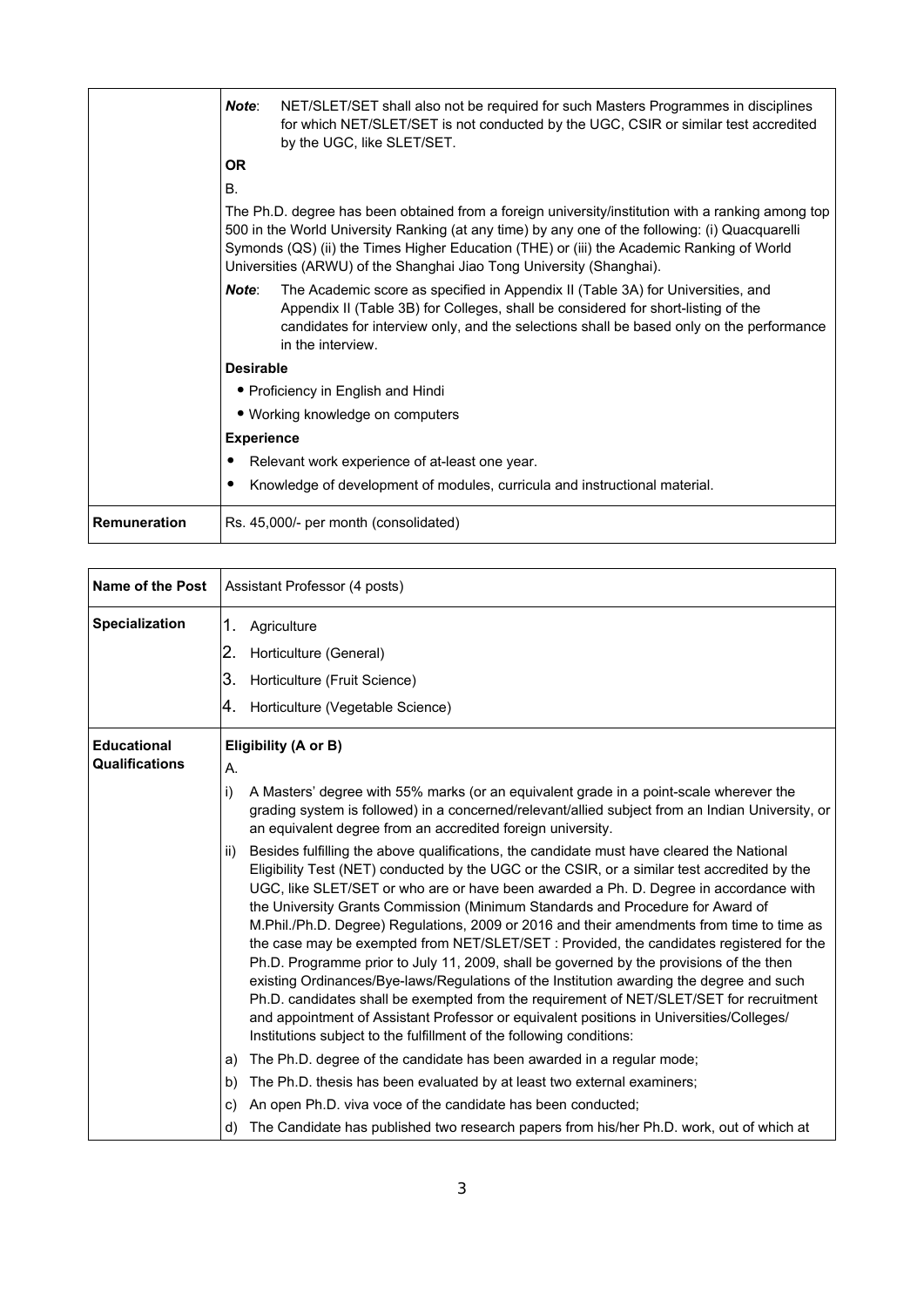|                     | least one is in a referred journal;                                                                                                                                                                                                                                                                                                                                       |
|---------------------|---------------------------------------------------------------------------------------------------------------------------------------------------------------------------------------------------------------------------------------------------------------------------------------------------------------------------------------------------------------------------|
|                     | The candidate has presented at least two papers based on his/her Ph.D. work in<br>e)<br>conferences/seminars sponsored/funded/supported by the UGC/ICSSR/CSIR or any similar<br>agency.                                                                                                                                                                                   |
|                     | The fulfillment of these conditions is to be certified by the Registrar or the Dean (Academic Affairs)<br>of the University concerned.                                                                                                                                                                                                                                    |
|                     | NET/SLET/SET shall also not be required for such Masters Programmes in disciplines<br>Note:<br>for which NET/SLET/SET is not conducted by the UGC, CSIR or similar test accredited<br>by the UGC, like SLET/SET.                                                                                                                                                          |
|                     | <b>OR</b>                                                                                                                                                                                                                                                                                                                                                                 |
| <b>B.</b>           |                                                                                                                                                                                                                                                                                                                                                                           |
|                     | The Ph.D. degree has been obtained from a foreign university/institution with a ranking among top<br>500 in the World University Ranking (at any time) by any one of the following: (i) Quacquarelli<br>Symonds (QS) (ii) the Times Higher Education (THE) or (iii) the Academic Ranking of World<br>Universities (ARWU) of the Shanghai Jiao Tong University (Shanghai). |
|                     | The Academic score as specified in Appendix II (Table 3A) for Universities, and<br>Note:<br>Appendix II (Table 3B) for Colleges, shall be considered for short-listing of the<br>candidates for interview only, and the selections shall be based only on the performance<br>in the interview.                                                                            |
|                     | <b>Desirable</b>                                                                                                                                                                                                                                                                                                                                                          |
|                     | • Proficiency in English and Hindi                                                                                                                                                                                                                                                                                                                                        |
|                     | • Working knowledge on computers                                                                                                                                                                                                                                                                                                                                          |
|                     | <b>Experience</b>                                                                                                                                                                                                                                                                                                                                                         |
|                     | Relevant work experience of at-least one year.                                                                                                                                                                                                                                                                                                                            |
|                     | Knowledge of development of modules, curricula and instructional material.                                                                                                                                                                                                                                                                                                |
| <b>Remuneration</b> | Rs. 45,000/- per month (consolidated)                                                                                                                                                                                                                                                                                                                                     |

| Name of the Post                            | Assistant Professor (1 post)                                                                                                                                                                                                                                                                                                                                                                                                                                                                                                                                                                                                                                                                                                                                                                                                                                                                                                                                                                                                                                                                                                                                                               |  |
|---------------------------------------------|--------------------------------------------------------------------------------------------------------------------------------------------------------------------------------------------------------------------------------------------------------------------------------------------------------------------------------------------------------------------------------------------------------------------------------------------------------------------------------------------------------------------------------------------------------------------------------------------------------------------------------------------------------------------------------------------------------------------------------------------------------------------------------------------------------------------------------------------------------------------------------------------------------------------------------------------------------------------------------------------------------------------------------------------------------------------------------------------------------------------------------------------------------------------------------------------|--|
| <b>Specialization</b>                       | Food Processing                                                                                                                                                                                                                                                                                                                                                                                                                                                                                                                                                                                                                                                                                                                                                                                                                                                                                                                                                                                                                                                                                                                                                                            |  |
| <b>Educational</b><br><b>Qualifications</b> | Eligibility (A or B)<br>А.                                                                                                                                                                                                                                                                                                                                                                                                                                                                                                                                                                                                                                                                                                                                                                                                                                                                                                                                                                                                                                                                                                                                                                 |  |
|                                             | i)<br>A Masters' degree with 55% marks (or an equivalent grade in a point-scale wherever the<br>grading system is followed) in a concerned/relevant/allied subject from an Indian University, or<br>an equivalent degree from an accredited foreign university.                                                                                                                                                                                                                                                                                                                                                                                                                                                                                                                                                                                                                                                                                                                                                                                                                                                                                                                            |  |
|                                             | Besides fulfilling the above qualifications, the candidate must have cleared the National<br>ii)<br>Eligibility Test (NET) conducted by the UGC or the CSIR, or a similar test accredited by the<br>UGC, like SLET/SET or who are or have been awarded a Ph. D. Degree in accordance with<br>the University Grants Commission (Minimum Standards and Procedure for Award of<br>M.Phil./Ph.D. Degree) Regulations, 2009 or 2016 and their amendments from time to time as<br>the case may be exempted from NET/SLET/SET : Provided, the candidates registered for the<br>Ph.D. Programme prior to July 11, 2009, shall be governed by the provisions of the then<br>existing Ordinances/Bye-laws/Regulations of the Institution awarding the degree and such<br>Ph.D. candidates shall be exempted from the requirement of NET/SLET/SET for recruitment<br>and appointment of Assistant Professor or equivalent positions in Universities/Colleges/<br>Institutions subject to the fulfillment of the following conditions:<br>The Ph.D. degree of the candidate has been awarded in a regular mode;<br>a)<br>The Ph.D. thesis has been evaluated by at least two external examiners;<br>b) |  |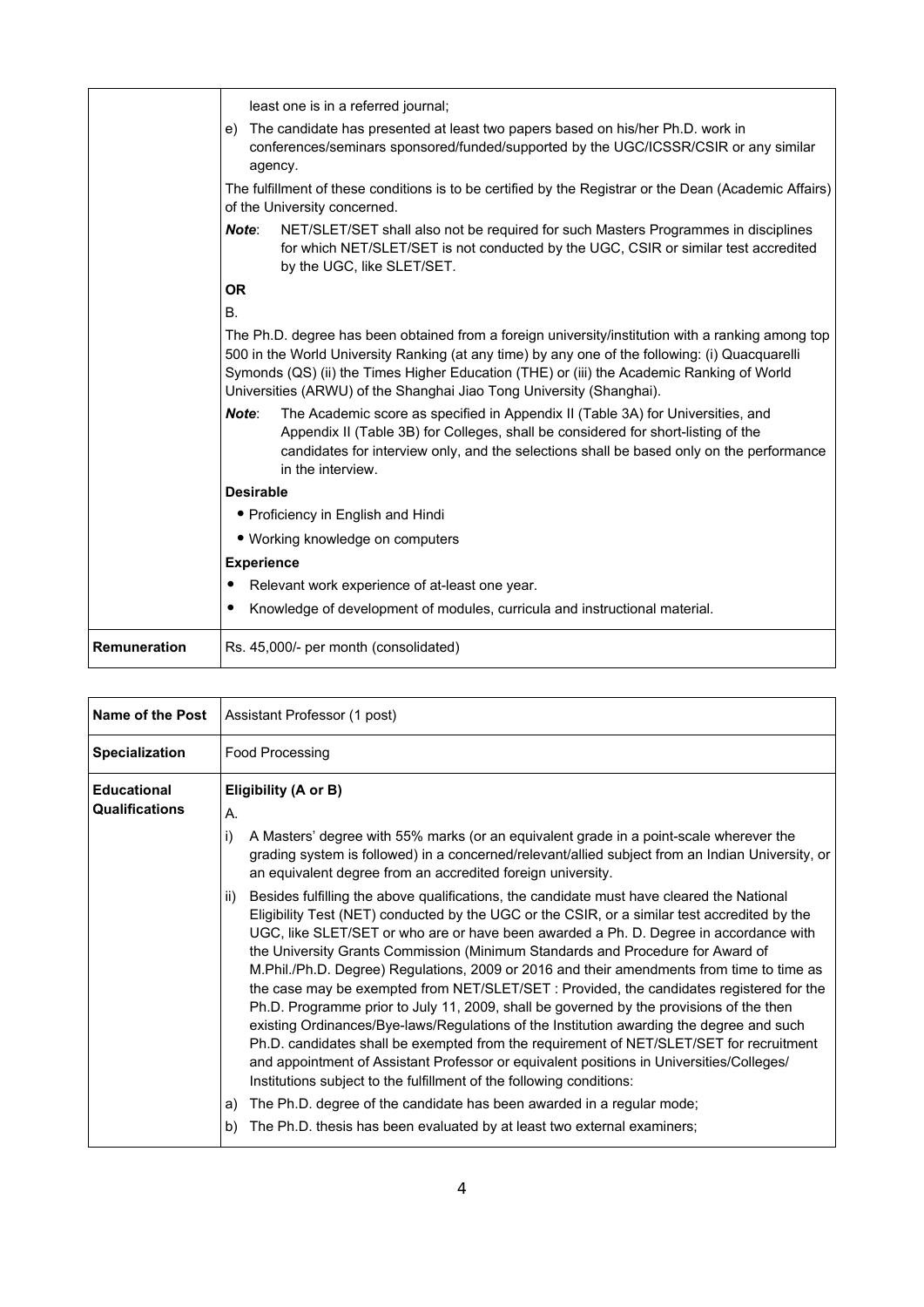|              | An open Ph.D. viva voce of the candidate has been conducted;<br>C)                                                                                                                                                                                                                                                                                                        |
|--------------|---------------------------------------------------------------------------------------------------------------------------------------------------------------------------------------------------------------------------------------------------------------------------------------------------------------------------------------------------------------------------|
|              | d) The Candidate has published two research papers from his/her Ph.D. work, out of which at<br>least one is in a referred journal;                                                                                                                                                                                                                                        |
|              | The candidate has presented at least two papers based on his/her Ph.D. work in<br>e)<br>conferences/seminars sponsored/funded/supported by the UGC/ICSSR/CSIR or any similar<br>agency.                                                                                                                                                                                   |
|              | The fulfillment of these conditions is to be certified by the Registrar or the Dean (Academic Affairs)<br>of the University concerned.                                                                                                                                                                                                                                    |
|              | NET/SLET/SET shall also not be required for such Masters Programmes in disciplines<br>Note:<br>for which NET/SLET/SET is not conducted by the UGC, CSIR or similar test accredited<br>by the UGC, like SLET/SET.                                                                                                                                                          |
|              | <b>OR</b>                                                                                                                                                                                                                                                                                                                                                                 |
|              | <b>B.</b>                                                                                                                                                                                                                                                                                                                                                                 |
|              | The Ph.D. degree has been obtained from a foreign university/institution with a ranking among top<br>500 in the World University Ranking (at any time) by any one of the following: (i) Quacquarelli<br>Symonds (QS) (ii) the Times Higher Education (THE) or (iii) the Academic Ranking of World<br>Universities (ARWU) of the Shanghai Jiao Tong University (Shanghai). |
|              | Note:<br>The Academic score as specified in Appendix II (Table 3A) for Universities, and<br>Appendix II (Table 3B) for Colleges, shall be considered for short-listing of the<br>candidates for interview only, and the selections shall be based only on the performance<br>in the interview.                                                                            |
|              | <b>Desirable</b>                                                                                                                                                                                                                                                                                                                                                          |
|              | • Proficiency in English and Hindi                                                                                                                                                                                                                                                                                                                                        |
|              | • Working knowledge on computers                                                                                                                                                                                                                                                                                                                                          |
|              | <b>Experience</b>                                                                                                                                                                                                                                                                                                                                                         |
|              | Relevant work experience of at-least one year.<br>٠                                                                                                                                                                                                                                                                                                                       |
|              | Knowledge of development of modules, curricula and instructional material.                                                                                                                                                                                                                                                                                                |
| Remuneration | Rs. 45,000/- per month (consolidated)                                                                                                                                                                                                                                                                                                                                     |

| Name of the Post      | Assistant Professor (4 posts)                                                                                                                                                                                                                                                                                                                                                                                                                                                                                                                                                                                                                                                                                                                               |  |
|-----------------------|-------------------------------------------------------------------------------------------------------------------------------------------------------------------------------------------------------------------------------------------------------------------------------------------------------------------------------------------------------------------------------------------------------------------------------------------------------------------------------------------------------------------------------------------------------------------------------------------------------------------------------------------------------------------------------------------------------------------------------------------------------------|--|
| <b>Specialization</b> | Retail Marketing Management<br>1.                                                                                                                                                                                                                                                                                                                                                                                                                                                                                                                                                                                                                                                                                                                           |  |
|                       | Logistics and Transport Management                                                                                                                                                                                                                                                                                                                                                                                                                                                                                                                                                                                                                                                                                                                          |  |
|                       | ΙЗ.<br>Management                                                                                                                                                                                                                                                                                                                                                                                                                                                                                                                                                                                                                                                                                                                                           |  |
|                       | Tourism and Hospitality Management<br>Ι4.                                                                                                                                                                                                                                                                                                                                                                                                                                                                                                                                                                                                                                                                                                                   |  |
| <b>Educational</b>    | Eligibility (A or B)                                                                                                                                                                                                                                                                                                                                                                                                                                                                                                                                                                                                                                                                                                                                        |  |
| <b>Qualifications</b> | А.                                                                                                                                                                                                                                                                                                                                                                                                                                                                                                                                                                                                                                                                                                                                                          |  |
|                       | i)<br>A Masters' degree with 55% marks (or an equivalent grade in a point-scale wherever the<br>grading system is followed) in a concerned/relevant/allied subject from an Indian University, or<br>an equivalent degree from an accredited foreign university.                                                                                                                                                                                                                                                                                                                                                                                                                                                                                             |  |
|                       | Besides fulfilling the above qualifications, the candidate must have cleared the National<br>ii)<br>Eligibility Test (NET) conducted by the UGC or the CSIR, or a similar test accredited by the<br>UGC, like SLET/SET or who are or have been awarded a Ph. D. Degree in accordance with<br>the University Grants Commission (Minimum Standards and Procedure for Award of<br>M.Phil./Ph.D. Degree) Regulations, 2009 or 2016 and their amendments from time to time as<br>the case may be exempted from NET/SLET/SET : Provided, the candidates registered for the<br>Ph.D. Programme prior to July 11, 2009, shall be governed by the provisions of the then<br>existing Ordinances/Bye-laws/Regulations of the Institution awarding the degree and such |  |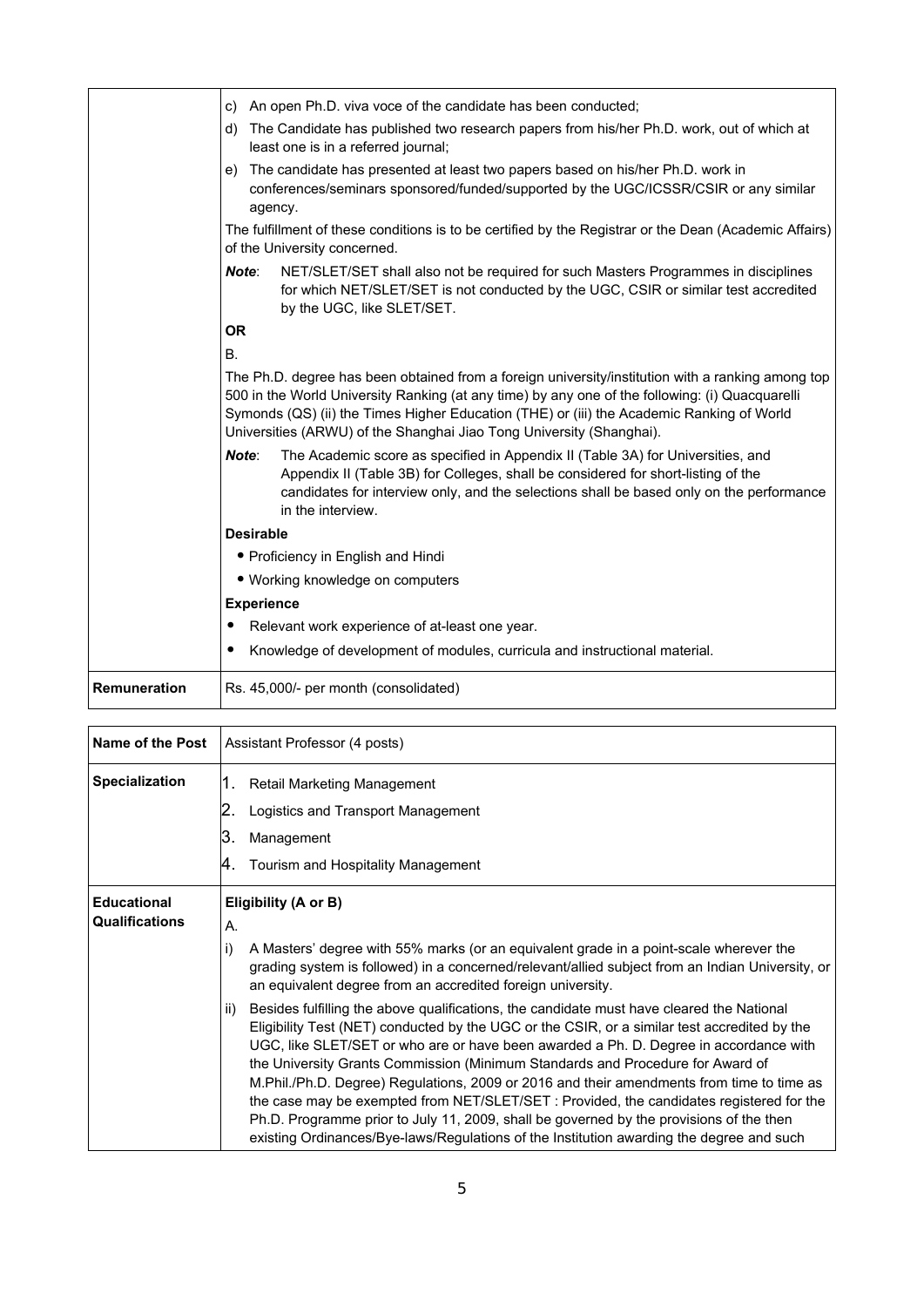|              | Ph.D. candidates shall be exempted from the requirement of NET/SLET/SET for recruitment<br>and appointment of Assistant Professor or equivalent positions in Universities/Colleges/<br>Institutions subject to the fulfillment of the following conditions:<br>The Ph.D. degree of the candidate has been awarded in a regular mode;<br>a)                                |
|--------------|---------------------------------------------------------------------------------------------------------------------------------------------------------------------------------------------------------------------------------------------------------------------------------------------------------------------------------------------------------------------------|
|              | The Ph.D. thesis has been evaluated by at least two external examiners;<br>b)                                                                                                                                                                                                                                                                                             |
|              | An open Ph.D. viva voce of the candidate has been conducted;<br>C)                                                                                                                                                                                                                                                                                                        |
|              | The Candidate has published two research papers from his/her Ph.D. work, out of which at<br>d)<br>least one is in a referred journal;                                                                                                                                                                                                                                     |
|              | The candidate has presented at least two papers based on his/her Ph.D. work in<br>e)<br>conferences/seminars sponsored/funded/supported by the UGC/ICSSR/CSIR or any similar<br>agency.                                                                                                                                                                                   |
|              | The fulfillment of these conditions is to be certified by the Registrar or the Dean (Academic Affairs)<br>of the University concerned.                                                                                                                                                                                                                                    |
|              | Note:<br>NET/SLET/SET shall also not be required for such Masters Programmes in disciplines<br>for which NET/SLET/SET is not conducted by the UGC, CSIR or similar test accredited<br>by the UGC, like SLET/SET.                                                                                                                                                          |
|              | <b>OR</b>                                                                                                                                                                                                                                                                                                                                                                 |
|              | <b>B.</b>                                                                                                                                                                                                                                                                                                                                                                 |
|              | The Ph.D. degree has been obtained from a foreign university/institution with a ranking among top<br>500 in the World University Ranking (at any time) by any one of the following: (i) Quacquarelli<br>Symonds (QS) (ii) the Times Higher Education (THE) or (iii) the Academic Ranking of World<br>Universities (ARWU) of the Shanghai Jiao Tong University (Shanghai). |
|              | Note:<br>The Academic score as specified in Appendix II (Table 3A) for Universities, and<br>Appendix II (Table 3B) for Colleges, shall be considered for short-listing of the<br>candidates for interview only, and the selections shall be based only on the performance<br>in the interview.                                                                            |
|              | <b>Desirable</b>                                                                                                                                                                                                                                                                                                                                                          |
|              | • Proficiency in English and Hindi                                                                                                                                                                                                                                                                                                                                        |
|              | • Working knowledge on computers                                                                                                                                                                                                                                                                                                                                          |
|              | <b>Experience</b>                                                                                                                                                                                                                                                                                                                                                         |
|              | Relevant work experience of at-least one year.                                                                                                                                                                                                                                                                                                                            |
|              | Knowledge of development of modules, curricula and instructional material.                                                                                                                                                                                                                                                                                                |
| Remuneration | Rs. 45,000/- per month (consolidated)                                                                                                                                                                                                                                                                                                                                     |

| <b>Name of the Post</b>                     | Assistant Professor (1 post)                                                                                                                                                                                                                                                                                                                                                                                                                                                                                                                                                                                                                                                                                                                                              |  |
|---------------------------------------------|---------------------------------------------------------------------------------------------------------------------------------------------------------------------------------------------------------------------------------------------------------------------------------------------------------------------------------------------------------------------------------------------------------------------------------------------------------------------------------------------------------------------------------------------------------------------------------------------------------------------------------------------------------------------------------------------------------------------------------------------------------------------------|--|
| <b>Specialization</b>                       | Media and Entertainment (Video Editor and Sound Assistant)                                                                                                                                                                                                                                                                                                                                                                                                                                                                                                                                                                                                                                                                                                                |  |
| <b>Educational</b><br><b>Qualifications</b> | Eligibility (A or B)<br>А.<br>A Masters' degree with 55% marks (or an equivalent grade in a point-scale wherever the<br>i)<br>grading system is followed) in a concerned/relevant/allied subject from an Indian University, or<br>an equivalent degree from an accredited foreign university.<br>Besides fulfilling the above qualifications, the candidate must have cleared the National<br>ii)<br>Eligibility Test (NET) conducted by the UGC or the CSIR, or a similar test accredited by the<br>UGC, like SLET/SET or who are or have been awarded a Ph. D. Degree in accordance with<br>the University Grants Commission (Minimum Standards and Procedure for Award of<br>M.Phil./Ph.D. Degree) Regulations, 2009 or 2016 and their amendments from time to time as |  |
|                                             | the case may be exempted from NET/SLET/SET : Provided, the candidates registered for the<br>Ph.D. Programme prior to July 11, 2009, shall be governed by the provisions of the then                                                                                                                                                                                                                                                                                                                                                                                                                                                                                                                                                                                       |  |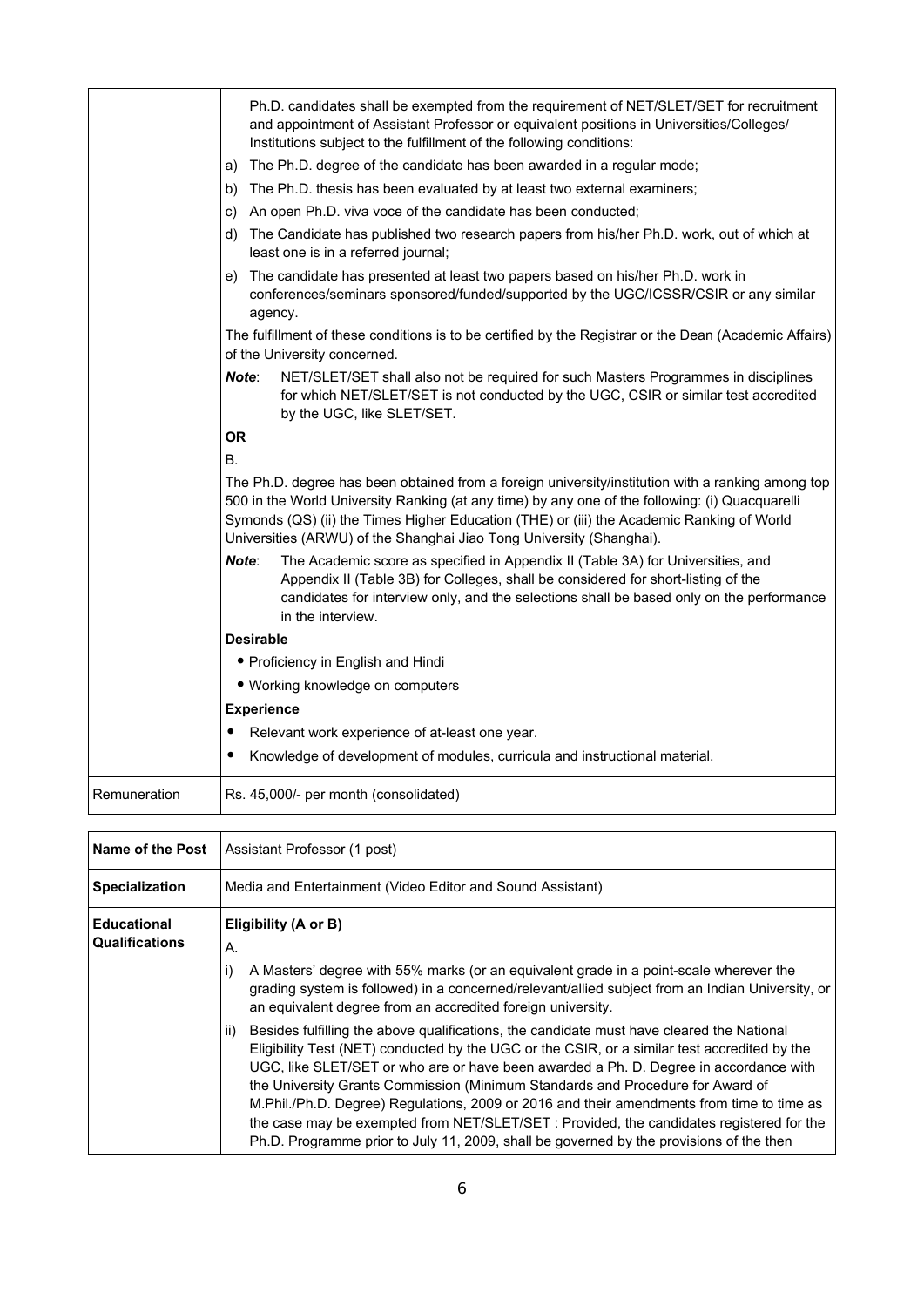|                         | existing Ordinances/Bye-laws/Regulations of the Institution awarding the degree and such<br>Ph.D. candidates shall be exempted from the requirement of NET/SLET/SET for recruitment<br>and appointment of Assistant Professor or equivalent positions in Universities/Colleges/<br>Institutions subject to the fulfillment of the following conditions:<br>The Ph.D. degree of the candidate has been awarded in a regular mode;<br>a)<br>The Ph.D. thesis has been evaluated by at least two external examiners;<br>b)<br>An open Ph.D. viva voce of the candidate has been conducted;<br>C)<br>The Candidate has published two research papers from his/her Ph.D. work, out of which at<br>d)<br>least one is in a referred journal;<br>The candidate has presented at least two papers based on his/her Ph.D. work in<br>e)<br>conferences/seminars sponsored/funded/supported by the UGC/ICSSR/CSIR or any similar<br>agency.<br>The fulfillment of these conditions is to be certified by the Registrar or the Dean (Academic Affairs)<br>of the University concerned. |
|-------------------------|-----------------------------------------------------------------------------------------------------------------------------------------------------------------------------------------------------------------------------------------------------------------------------------------------------------------------------------------------------------------------------------------------------------------------------------------------------------------------------------------------------------------------------------------------------------------------------------------------------------------------------------------------------------------------------------------------------------------------------------------------------------------------------------------------------------------------------------------------------------------------------------------------------------------------------------------------------------------------------------------------------------------------------------------------------------------------------|
|                         | NET/SLET/SET shall also not be required for such Masters Programmes in disciplines<br>Note:<br>for which NET/SLET/SET is not conducted by the UGC, CSIR or similar test accredited<br>by the UGC, like SLET/SET.                                                                                                                                                                                                                                                                                                                                                                                                                                                                                                                                                                                                                                                                                                                                                                                                                                                            |
|                         | <b>OR</b>                                                                                                                                                                                                                                                                                                                                                                                                                                                                                                                                                                                                                                                                                                                                                                                                                                                                                                                                                                                                                                                                   |
|                         | <b>B.</b>                                                                                                                                                                                                                                                                                                                                                                                                                                                                                                                                                                                                                                                                                                                                                                                                                                                                                                                                                                                                                                                                   |
|                         | The Ph.D. degree has been obtained from a foreign university/institution with a ranking among top<br>500 in the World University Ranking (at any time) by any one of the following: (i) Quacquarelli<br>Symonds (QS) (ii) the Times Higher Education (THE) or (iii) the Academic Ranking of World<br>Universities (ARWU) of the Shanghai Jiao Tong University (Shanghai).                                                                                                                                                                                                                                                                                                                                                                                                                                                                                                                                                                                                                                                                                                   |
|                         | Note:<br>The Academic score as specified in Appendix II (Table 3A) for Universities, and<br>Appendix II (Table 3B) for Colleges, shall be considered for short-listing of the<br>candidates for interview only, and the selections shall be based only on the performance<br>in the interview.                                                                                                                                                                                                                                                                                                                                                                                                                                                                                                                                                                                                                                                                                                                                                                              |
|                         | <b>Desirable</b>                                                                                                                                                                                                                                                                                                                                                                                                                                                                                                                                                                                                                                                                                                                                                                                                                                                                                                                                                                                                                                                            |
|                         | • Proficiency in English and Hindi                                                                                                                                                                                                                                                                                                                                                                                                                                                                                                                                                                                                                                                                                                                                                                                                                                                                                                                                                                                                                                          |
|                         | • Working knowledge on computers                                                                                                                                                                                                                                                                                                                                                                                                                                                                                                                                                                                                                                                                                                                                                                                                                                                                                                                                                                                                                                            |
|                         | <b>Experience</b>                                                                                                                                                                                                                                                                                                                                                                                                                                                                                                                                                                                                                                                                                                                                                                                                                                                                                                                                                                                                                                                           |
|                         | Relevant work experience of at-least one year.                                                                                                                                                                                                                                                                                                                                                                                                                                                                                                                                                                                                                                                                                                                                                                                                                                                                                                                                                                                                                              |
|                         | Knowledge of development of modules, curricula and instructional material.                                                                                                                                                                                                                                                                                                                                                                                                                                                                                                                                                                                                                                                                                                                                                                                                                                                                                                                                                                                                  |
| Remuneration            | Rs. 45,000/- per month (consolidated)                                                                                                                                                                                                                                                                                                                                                                                                                                                                                                                                                                                                                                                                                                                                                                                                                                                                                                                                                                                                                                       |
| <b>Name of the Post</b> | Assistant Professor (2 posts)                                                                                                                                                                                                                                                                                                                                                                                                                                                                                                                                                                                                                                                                                                                                                                                                                                                                                                                                                                                                                                               |
| Specialization          | 1.<br>Information Technology (Software)                                                                                                                                                                                                                                                                                                                                                                                                                                                                                                                                                                                                                                                                                                                                                                                                                                                                                                                                                                                                                                     |
|                         | 2.<br>Information Technology (Hardware and Networking)                                                                                                                                                                                                                                                                                                                                                                                                                                                                                                                                                                                                                                                                                                                                                                                                                                                                                                                                                                                                                      |
|                         |                                                                                                                                                                                                                                                                                                                                                                                                                                                                                                                                                                                                                                                                                                                                                                                                                                                                                                                                                                                                                                                                             |

| <b>Educational</b><br><b>Qualifications</b> | <b>Qualifications</b><br>Eligibility (A or B) as per above posts                                                                                                |
|---------------------------------------------|-----------------------------------------------------------------------------------------------------------------------------------------------------------------|
|                                             | <b>OR</b>                                                                                                                                                       |
|                                             | I)<br>First class Master's Degree in the appropriate branch of Engineering & Technology                                                                         |
|                                             | ii)<br>Without prejudice to the above, the following conditions may be considered desirable:                                                                    |
|                                             | Teaching, research industrial and/or professional experience in a reputed organization<br>(minimum one year experience after acquiring minimum qualifications); |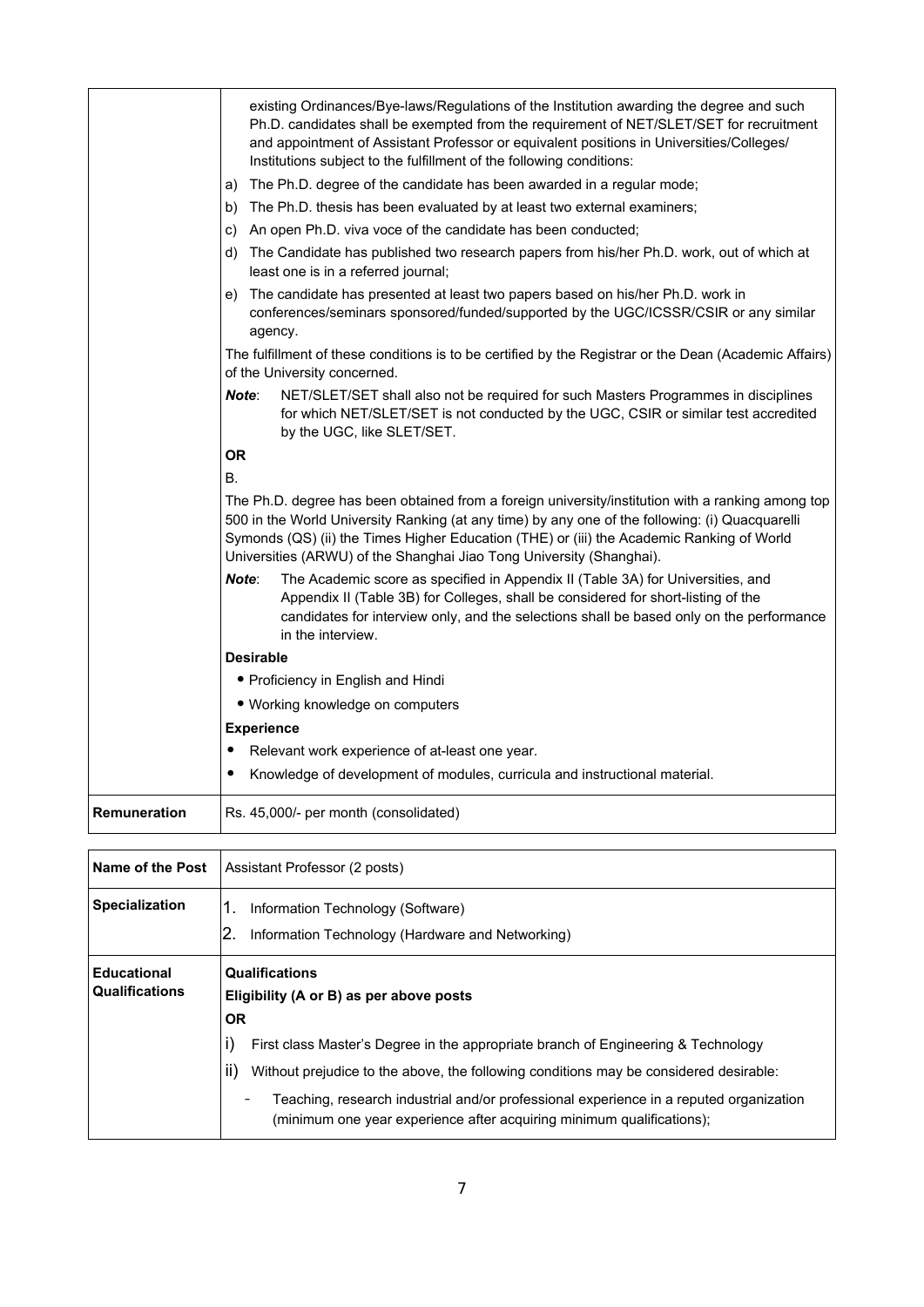|                     | Papers presented at Conferences and/or in referred journals.               |
|---------------------|----------------------------------------------------------------------------|
|                     | <b>Experience</b>                                                          |
|                     | Relevant work experience of at least one year.                             |
|                     | Knowledge of development of modules, curricula and instructional material. |
| <b>Remuneration</b> | Rs. 45,000/- per month (consolidated)                                      |

| Name of the Post                            | Assistant Professor (1 post)                                                                                                                                                                                                                                                                                                                                                                                                                                                                                                                                                                         |
|---------------------------------------------|------------------------------------------------------------------------------------------------------------------------------------------------------------------------------------------------------------------------------------------------------------------------------------------------------------------------------------------------------------------------------------------------------------------------------------------------------------------------------------------------------------------------------------------------------------------------------------------------------|
| <b>Specialization</b>                       | Electronics/ Mechatronics Engineering (IoT based RACW)                                                                                                                                                                                                                                                                                                                                                                                                                                                                                                                                               |
| <b>Educational</b><br><b>Qualifications</b> | <b>Qualifications</b><br>(I) First class Master's Degree in the appropriate branch of Engineering & Technology<br>(ii) Without prejudice to the above, the following conditions may be considered desirable:<br>Teaching, research industrial and/or professional experience in a reputed organization<br>(minimum one-year experience after acquiring minimum qualifications);<br>Papers presented at Conferences and/or in referred journals.<br><b>Experience</b><br>Relevant work experience of at least one year.<br>Knowledge of development of modules, curricula and instructional material. |
| <b>Remuneration</b>                         | Rs. 45,000/- per month (consolidated)                                                                                                                                                                                                                                                                                                                                                                                                                                                                                                                                                                |

| Name of the Post                            | Assistant Professor (4 posts)                                                                                                                                                                                                                                                                                                                                                                                                                                                                                                                                                                            |
|---------------------------------------------|----------------------------------------------------------------------------------------------------------------------------------------------------------------------------------------------------------------------------------------------------------------------------------------------------------------------------------------------------------------------------------------------------------------------------------------------------------------------------------------------------------------------------------------------------------------------------------------------------------|
| <b>Specialization</b>                       | Mechanical Engineering (Automotive)<br>1.<br>2.<br>Mechanical Engineering (Solar Energy)<br>3.<br><b>Agricultural Engineering</b><br>Civil Engineering<br>Ι4.                                                                                                                                                                                                                                                                                                                                                                                                                                            |
| <b>Educational</b><br><b>Qualifications</b> | <b>Qualifications</b><br>i)<br>First class Master's Degree in the appropriate branch of Engineering & Technology<br>ii)<br>Without prejudice to the above, the following conditions may be considered desirable:<br>Teaching, research industrial and/or professional experience in a reputed organization<br>(minimum one year experience after acquiring minimum qualifications);<br>Papers presented at Conferences and/or in referred journals.<br><b>Experience</b><br>Relevant work experience of at least one year.<br>Knowledge of development of modules, curricula and instructional material. |
| Remuneration                                | Rs. 45,000/- per month (consolidated)                                                                                                                                                                                                                                                                                                                                                                                                                                                                                                                                                                    |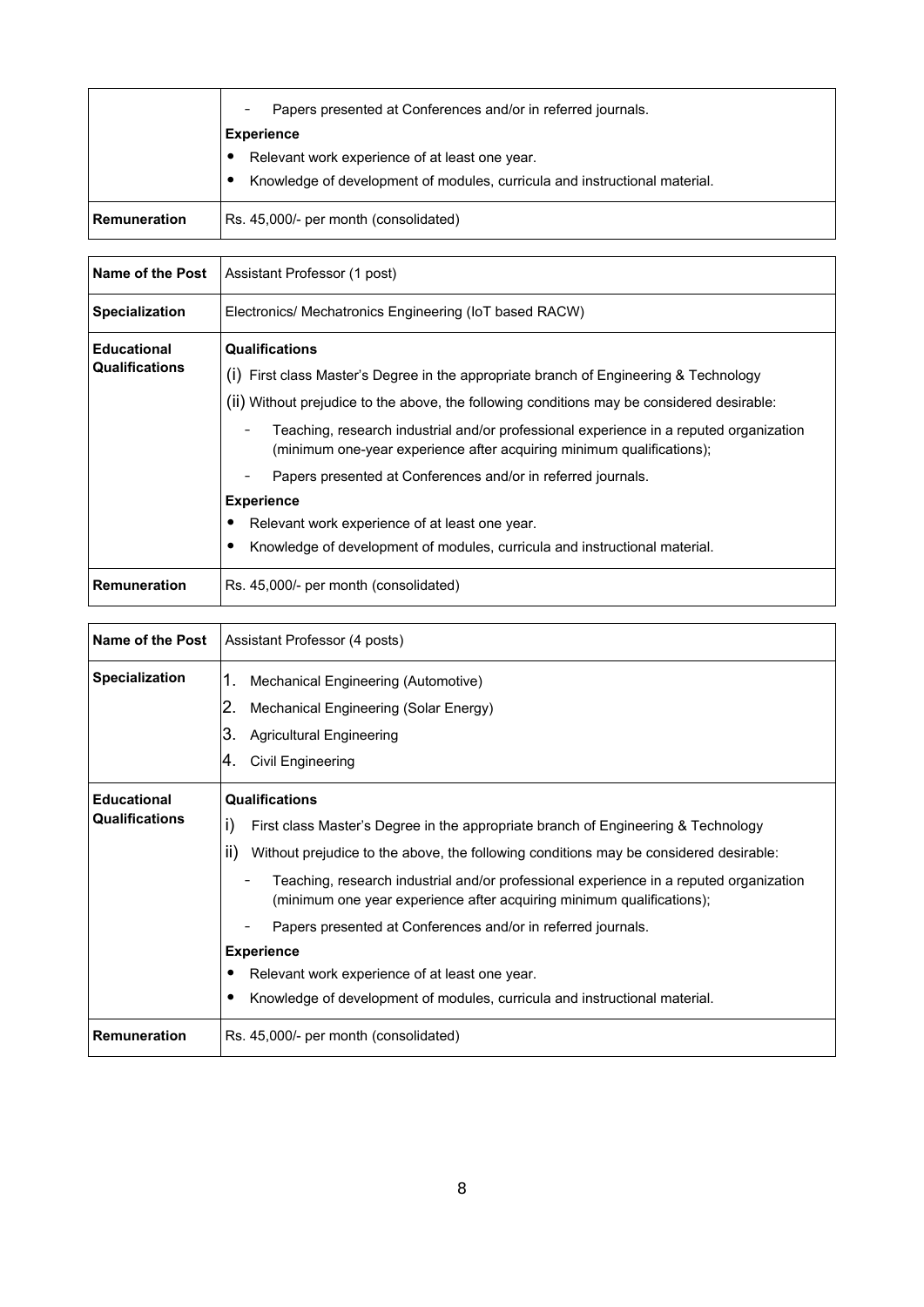| Name of the Post              | Assistant Professor (2 posts)                                                                                                                                                                                                                                                                                                                                                                                                                                                                                                                                                                                                                                                                                                                                                                                                                                                                                                                                                                                              |
|-------------------------------|----------------------------------------------------------------------------------------------------------------------------------------------------------------------------------------------------------------------------------------------------------------------------------------------------------------------------------------------------------------------------------------------------------------------------------------------------------------------------------------------------------------------------------------------------------------------------------------------------------------------------------------------------------------------------------------------------------------------------------------------------------------------------------------------------------------------------------------------------------------------------------------------------------------------------------------------------------------------------------------------------------------------------|
| Specialization                | 1.<br><b>Clothing and Textiles</b>                                                                                                                                                                                                                                                                                                                                                                                                                                                                                                                                                                                                                                                                                                                                                                                                                                                                                                                                                                                         |
|                               | 2.<br>Fabric and Apparel Science                                                                                                                                                                                                                                                                                                                                                                                                                                                                                                                                                                                                                                                                                                                                                                                                                                                                                                                                                                                           |
| Educational<br>Qualifications | Eligibility (A or B)<br>A.                                                                                                                                                                                                                                                                                                                                                                                                                                                                                                                                                                                                                                                                                                                                                                                                                                                                                                                                                                                                 |
|                               | i)<br>A Masters' degree with 55% marks (or an equivalent grade in a point-scale wherever the<br>grading system is followed) in a concerned/relevant/allied subject from an Indian University, or<br>an equivalent degree from an accredited foreign university.                                                                                                                                                                                                                                                                                                                                                                                                                                                                                                                                                                                                                                                                                                                                                            |
|                               | Besides fulfilling the above qualifications, the candidate must have cleared the National<br>ii)<br>Eligibility Test (NET) conducted by the UGC or the CSIR, or a similar test accredited by the<br>UGC, like SLET/SET or who are or have been awarded a Ph. D. Degree in accordance with<br>the University Grants Commission (Minimum Standards and Procedure for Award of<br>M.Phil./Ph.D. Degree) Regulations, 2009 or 2016 and their amendments from time to time as<br>the case may be exempted from NET/SLET/SET : Provided, the candidates registered for the<br>Ph.D. Programme prior to July 11, 2009, shall be governed by the provisions of the then<br>existing Ordinances/Bye-laws/Regulations of the Institution awarding the degree and such<br>Ph.D. candidates shall be exempted from the requirement of NET/SLET/SET for recruitment<br>and appointment of Assistant Professor or equivalent positions in Universities/Colleges/<br>Institutions subject to the fulfillment of the following conditions: |
|                               | The Ph.D. degree of the candidate has been awarded in a regular mode;<br>a)                                                                                                                                                                                                                                                                                                                                                                                                                                                                                                                                                                                                                                                                                                                                                                                                                                                                                                                                                |
|                               | The Ph.D. thesis has been evaluated by at least two external examiners;<br>b)                                                                                                                                                                                                                                                                                                                                                                                                                                                                                                                                                                                                                                                                                                                                                                                                                                                                                                                                              |
|                               | An open Ph.D. viva voce of the candidate has been conducted;<br>C)                                                                                                                                                                                                                                                                                                                                                                                                                                                                                                                                                                                                                                                                                                                                                                                                                                                                                                                                                         |
|                               | The Candidate has published two research papers from his/her Ph.D. work, out of which at<br>d)<br>least one is in a referred journal;                                                                                                                                                                                                                                                                                                                                                                                                                                                                                                                                                                                                                                                                                                                                                                                                                                                                                      |
|                               | The candidate has presented at least two papers based on his/her Ph.D. work in<br>e)<br>conferences/seminars sponsored/funded/supported by the UGC/ICSSR/CSIR or any similar<br>agency.                                                                                                                                                                                                                                                                                                                                                                                                                                                                                                                                                                                                                                                                                                                                                                                                                                    |
|                               | The fulfillment of these conditions is to be certified by the Registrar or the Dean (Academic Affairs)<br>of the University concerned.                                                                                                                                                                                                                                                                                                                                                                                                                                                                                                                                                                                                                                                                                                                                                                                                                                                                                     |
|                               | Note:<br>NET/SLET/SET shall also not be required for such Masters Programmes in disciplines for<br>which NET/SLET/SET is not conducted by the UGC, CSIR or similar test accredited by<br>the UGC, like SLET/SET.                                                                                                                                                                                                                                                                                                                                                                                                                                                                                                                                                                                                                                                                                                                                                                                                           |
|                               | <b>OR</b>                                                                                                                                                                                                                                                                                                                                                                                                                                                                                                                                                                                                                                                                                                                                                                                                                                                                                                                                                                                                                  |
|                               | В.                                                                                                                                                                                                                                                                                                                                                                                                                                                                                                                                                                                                                                                                                                                                                                                                                                                                                                                                                                                                                         |
|                               | The Ph.D. degree has been obtained from a foreign university/institution with a ranking among top<br>500 in the World University Ranking (at any time) by any one of the following: (i) Quacquarelli<br>Symonds (QS) (ii) the Times Higher Education (THE) or (iii) the Academic Ranking of World<br>Universities (ARWU) of the Shanghai Jiao Tong University (Shanghai).                                                                                                                                                                                                                                                                                                                                                                                                                                                                                                                                                                                                                                                  |
|                               | Note:<br>The Academic score as specified in Appendix II (Table 3A) for Universities, and Appendix<br>II (Table 3B) for Colleges, shall be considered for short-listing of the candidates for<br>interview only, and the selections shall be based only on the performance in the interview.                                                                                                                                                                                                                                                                                                                                                                                                                                                                                                                                                                                                                                                                                                                                |
|                               | <b>Desirable</b>                                                                                                                                                                                                                                                                                                                                                                                                                                                                                                                                                                                                                                                                                                                                                                                                                                                                                                                                                                                                           |
|                               | • Proficiency in English and Hindi                                                                                                                                                                                                                                                                                                                                                                                                                                                                                                                                                                                                                                                                                                                                                                                                                                                                                                                                                                                         |
|                               | • Working knowledge on computers                                                                                                                                                                                                                                                                                                                                                                                                                                                                                                                                                                                                                                                                                                                                                                                                                                                                                                                                                                                           |
|                               | <b>Experience</b>                                                                                                                                                                                                                                                                                                                                                                                                                                                                                                                                                                                                                                                                                                                                                                                                                                                                                                                                                                                                          |
|                               | Relevant work experience of at-least one year.                                                                                                                                                                                                                                                                                                                                                                                                                                                                                                                                                                                                                                                                                                                                                                                                                                                                                                                                                                             |
|                               | Knowledge of development of modules, curricula and instructional material.                                                                                                                                                                                                                                                                                                                                                                                                                                                                                                                                                                                                                                                                                                                                                                                                                                                                                                                                                 |
| Remuneration                  | Rs. 45,000/- per month (consolidated)                                                                                                                                                                                                                                                                                                                                                                                                                                                                                                                                                                                                                                                                                                                                                                                                                                                                                                                                                                                      |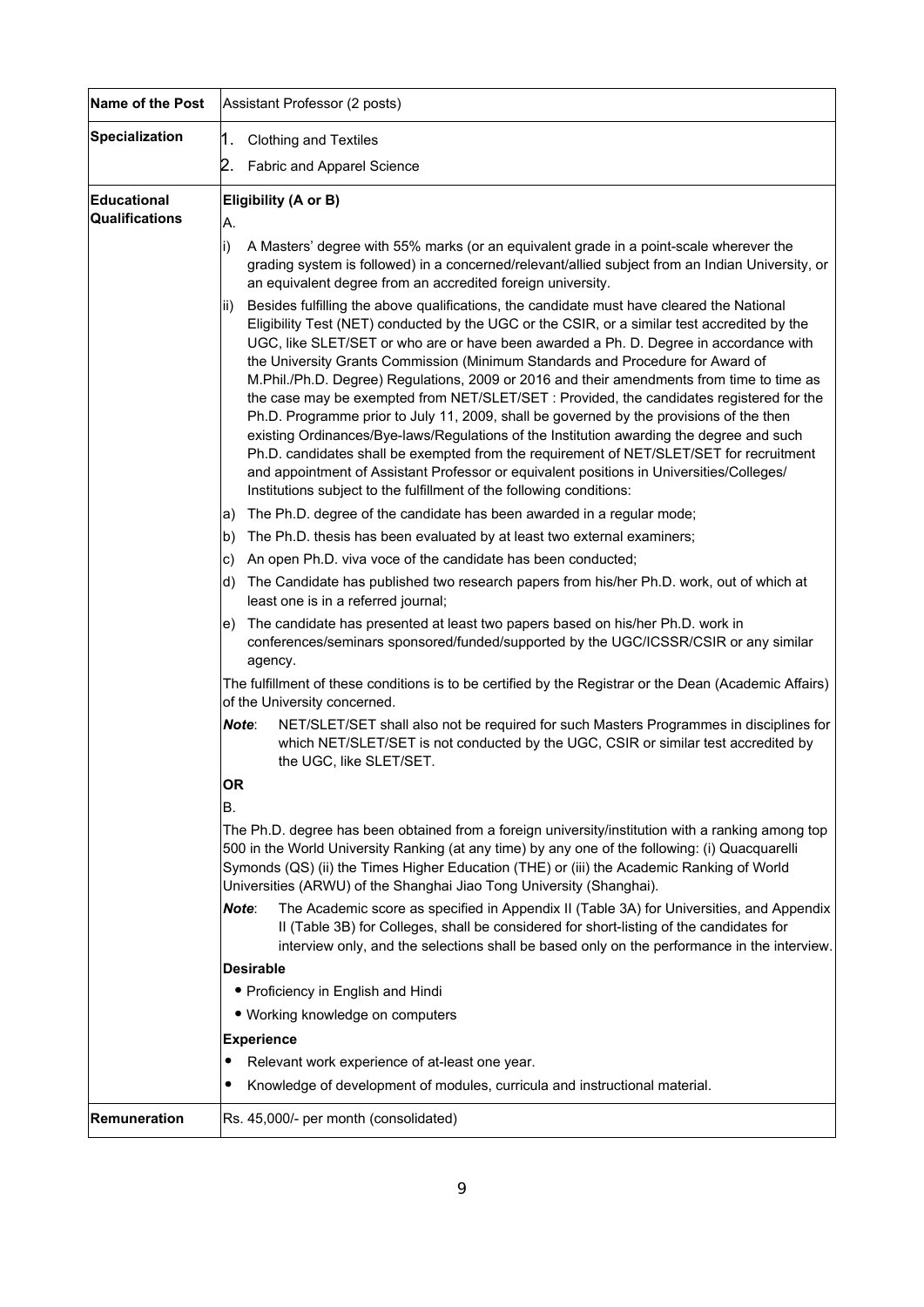| Name of the Post      | Consultant (6 posts)                                                                                                                                                                          |
|-----------------------|-----------------------------------------------------------------------------------------------------------------------------------------------------------------------------------------------|
| <b>Specialization</b> | Hair Stylist (Beauty and Wellness) (1 post)<br>1.                                                                                                                                             |
|                       | 12.<br>Media and Mass Communication (Video Editor) (1 post)                                                                                                                                   |
|                       | 3.<br>Agriculture (Micro-irrigation) (1 post)                                                                                                                                                 |
|                       | Ι4.<br>Education (1 post)                                                                                                                                                                     |
|                       | 5.<br>Hindi Language (2 posts)                                                                                                                                                                |
| <b>Educational</b>    | Eligibility                                                                                                                                                                                   |
| <b>Qualifications</b> | Degree/Diploma from a recognized university/institute with a minimum of 55% marks or equivalent<br>grade in general category and in case of SC/ST/PH it will be 50 % and one-year experience. |
|                       | 1.<br>Diploma (3 years) or Graduate degree in the concerned subject/field/area of Hair<br>Stylist/Cosmologist/Hair Care.                                                                      |
|                       | I2.<br>Diploma (3 years) or Graduate degree in the concerned subject/field/area of Media and Mass<br>Communication or Applied Videography.                                                    |
|                       | ΙЗ.<br>Post Graduate degree in the concerned subject/ field/area of Agriculture.                                                                                                              |
|                       | Ι4.<br>Post Graduate degree in Education/ Vocational Education (M.Voc.) in related discipline                                                                                                 |
|                       | 5.<br>Post Graduate degree in Hindi Language                                                                                                                                                  |
|                       | Desirable:                                                                                                                                                                                    |
|                       | Proficiency in English and Hindi                                                                                                                                                              |
|                       | Working knowledge of computers                                                                                                                                                                |
|                       | <b>Experience:</b>                                                                                                                                                                            |
|                       | Relevant work experience of at-least one year in curricula and textbook development.                                                                                                          |
| <b>Remuneration</b>   | Rs. 45,000/- per month (consolidated)                                                                                                                                                         |

| Name of the Post                            | Assistant Librarian (1 post)                                                                                                                                                                                                                                                                                                                                                                                                                                                                                                                                                                                                                                                                                                                                                                                                                                                                                                                                                                                               |
|---------------------------------------------|----------------------------------------------------------------------------------------------------------------------------------------------------------------------------------------------------------------------------------------------------------------------------------------------------------------------------------------------------------------------------------------------------------------------------------------------------------------------------------------------------------------------------------------------------------------------------------------------------------------------------------------------------------------------------------------------------------------------------------------------------------------------------------------------------------------------------------------------------------------------------------------------------------------------------------------------------------------------------------------------------------------------------|
| <b>Educational</b><br><b>Qualifications</b> | Eligibility (A or B)                                                                                                                                                                                                                                                                                                                                                                                                                                                                                                                                                                                                                                                                                                                                                                                                                                                                                                                                                                                                       |
|                                             | А.                                                                                                                                                                                                                                                                                                                                                                                                                                                                                                                                                                                                                                                                                                                                                                                                                                                                                                                                                                                                                         |
|                                             | i)<br>A Masters' degree with 55% marks (or an equivalent grade in a point-scale wherever the<br>grading system is followed) in a concerned/relevant/allied subject from an Indian University, or<br>an equivalent degree from an accredited foreign university.                                                                                                                                                                                                                                                                                                                                                                                                                                                                                                                                                                                                                                                                                                                                                            |
|                                             | Besides fulfilling the above qualifications, the candidate must have cleared the National<br>ii)<br>Eligibility Test (NET) conducted by the UGC or the CSIR, or a similar test accredited by the<br>UGC, like SLET/SET or who are or have been awarded a Ph. D. Degree in accordance with<br>the University Grants Commission (Minimum Standards and Procedure for Award of<br>M.Phil./Ph.D. Degree) Regulations, 2009 or 2016 and their amendments from time to time as<br>the case may be exempted from NET/SLET/SET : Provided, the candidates registered for the<br>Ph.D. Programme prior to July 11, 2009, shall be governed by the provisions of the then<br>existing Ordinances/Bye-laws/Regulations of the Institution awarding the degree and such<br>Ph.D. candidates shall be exempted from the requirement of NET/SLET/SET for recruitment<br>and appointment of Assistant Professor or equivalent positions in Universities/Colleges/<br>Institutions subject to the fulfillment of the following conditions: |
|                                             | The Ph.D. degree of the candidate has been awarded in a regular mode;<br>a)                                                                                                                                                                                                                                                                                                                                                                                                                                                                                                                                                                                                                                                                                                                                                                                                                                                                                                                                                |
|                                             | The Ph.D. thesis has been evaluated by at least two external examiners;<br>b)                                                                                                                                                                                                                                                                                                                                                                                                                                                                                                                                                                                                                                                                                                                                                                                                                                                                                                                                              |
|                                             | An open Ph.D. viva voce of the candidate has been conducted;<br>C)                                                                                                                                                                                                                                                                                                                                                                                                                                                                                                                                                                                                                                                                                                                                                                                                                                                                                                                                                         |
|                                             | The Candidate has published two research papers from his/her Ph.D. work, out of which at<br>d)                                                                                                                                                                                                                                                                                                                                                                                                                                                                                                                                                                                                                                                                                                                                                                                                                                                                                                                             |

h

 $\mathbf{r}$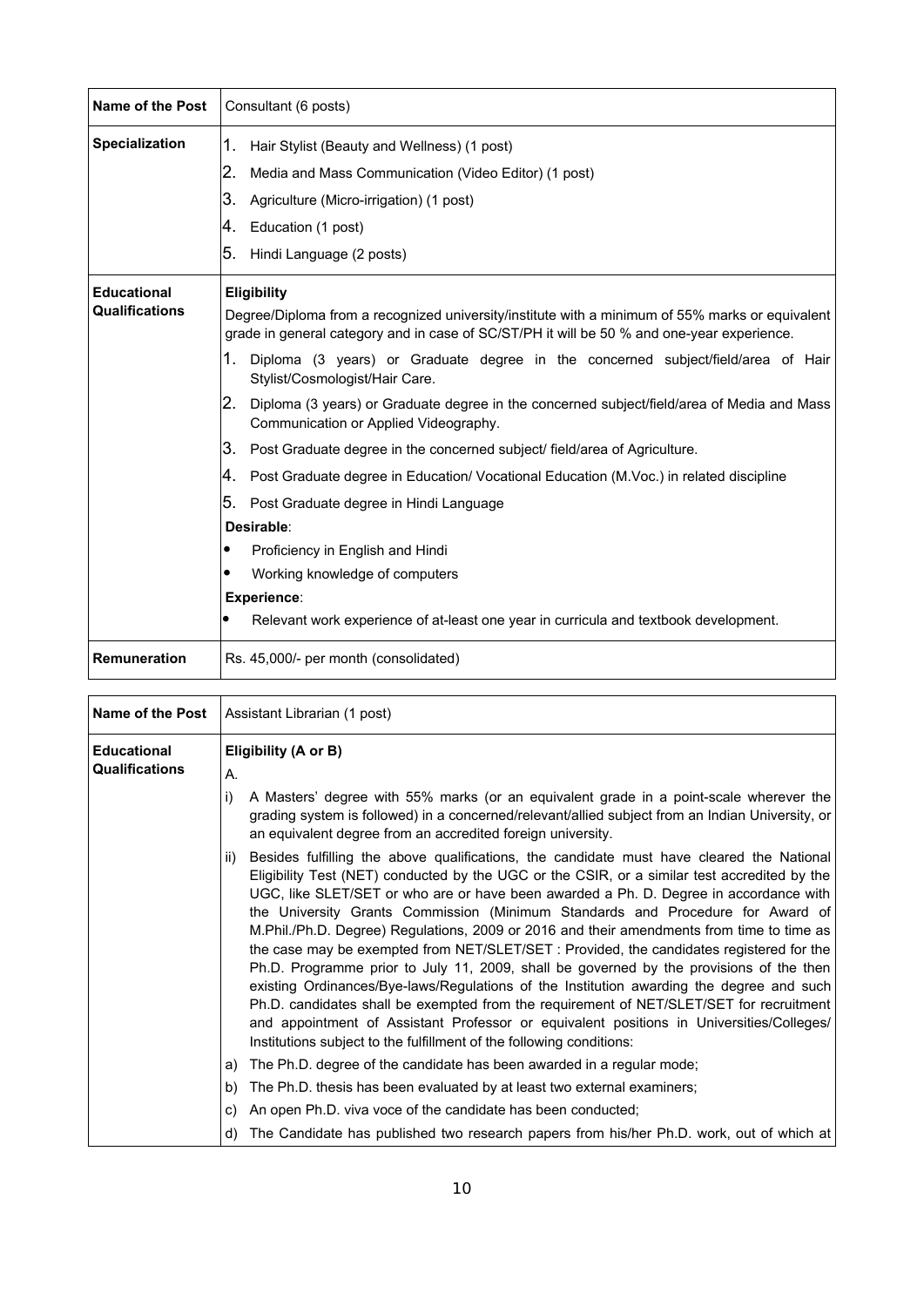|                     | least one is in a referred journal;                                                                                                                                                                                                                                                                                                                                       |
|---------------------|---------------------------------------------------------------------------------------------------------------------------------------------------------------------------------------------------------------------------------------------------------------------------------------------------------------------------------------------------------------------------|
|                     | The candidate has presented at least two papers based on his/her Ph.D. work in<br>e)<br>conferences/seminars sponsored/funded/supported by the UGC/ICSSR/CSIR or any similar<br>agency.                                                                                                                                                                                   |
|                     | The fulfillment of these conditions is to be certified by the Registrar or the Dean (Academic Affairs)<br>of the University concerned.                                                                                                                                                                                                                                    |
|                     | Note:<br>NET/SLET/SET shall also not be required for such Masters Programmes in disciplines<br>for which NET/SLET/SET is not conducted by the UGC, CSIR or similar test accredited<br>by the UGC, like SLET/SET.                                                                                                                                                          |
|                     | <b>OR</b>                                                                                                                                                                                                                                                                                                                                                                 |
|                     | В.                                                                                                                                                                                                                                                                                                                                                                        |
|                     | The Ph.D. degree has been obtained from a foreign university/institution with a ranking among top<br>500 in the World University Ranking (at any time) by any one of the following: (i) Quacquarelli<br>Symonds (QS) (ii) the Times Higher Education (THE) or (iii) the Academic Ranking of World<br>Universities (ARWU) of the Shanghai Jiao Tong University (Shanghai). |
|                     | Note:<br>The Academic score as specified in Appendix II (Table 3A) for Universities, and<br>Appendix II (Table 3B) for Colleges, shall be considered for short-listing of the<br>candidates for interview only, and the selections shall be based only on the performance<br>in the interview.                                                                            |
|                     | <b>Desirable</b>                                                                                                                                                                                                                                                                                                                                                          |
|                     | • Proficiency in English and Hindi                                                                                                                                                                                                                                                                                                                                        |
|                     | • Working knowledge on computers                                                                                                                                                                                                                                                                                                                                          |
|                     | <b>Experience</b>                                                                                                                                                                                                                                                                                                                                                         |
|                     | Relevant work experience of at-least one year.                                                                                                                                                                                                                                                                                                                            |
| <b>Remuneration</b> | Rs. 45,000/- per month (consolidated)                                                                                                                                                                                                                                                                                                                                     |

| <b>Name of the Post</b>                     | Production Assistant (1 post)                                                                                                                                                                                                                                                                                                                                                                                                                                                                                                                                                                                                                                                                                                                               |
|---------------------------------------------|-------------------------------------------------------------------------------------------------------------------------------------------------------------------------------------------------------------------------------------------------------------------------------------------------------------------------------------------------------------------------------------------------------------------------------------------------------------------------------------------------------------------------------------------------------------------------------------------------------------------------------------------------------------------------------------------------------------------------------------------------------------|
| <b>Educational</b><br><b>Qualifications</b> | <b>Essential</b><br>1. A Bachelor Degree in Printing Technology from a recognised Institution<br>Or<br>Two years Post Graduate Diploma in book publishing with specialisation in book production<br>2. At-least 3 years' experience in printing/ production of textbooks, general publication, journals,<br>etc. in a reputed publishing/printing organisation dealing with printing and publishing for<br>Diploma holders OR 1-year experience in printing/production of textbooks, general<br>publications, journals, etc. in a reputed publishing/printing organisation dealing with printing<br>and publishing in case of degree holder.<br>3. Thorough knowledge of calculating and estimating cost of production of publications.<br><b>Desirable</b> |
|                                             | One-year experience in computer-based printing processes.                                                                                                                                                                                                                                                                                                                                                                                                                                                                                                                                                                                                                                                                                                   |
| Remuneration                                | Rs. 23,000/- per month (consolidated)                                                                                                                                                                                                                                                                                                                                                                                                                                                                                                                                                                                                                                                                                                                       |

 $\overline{\phantom{0}}$ 

 $\mathbf{r}$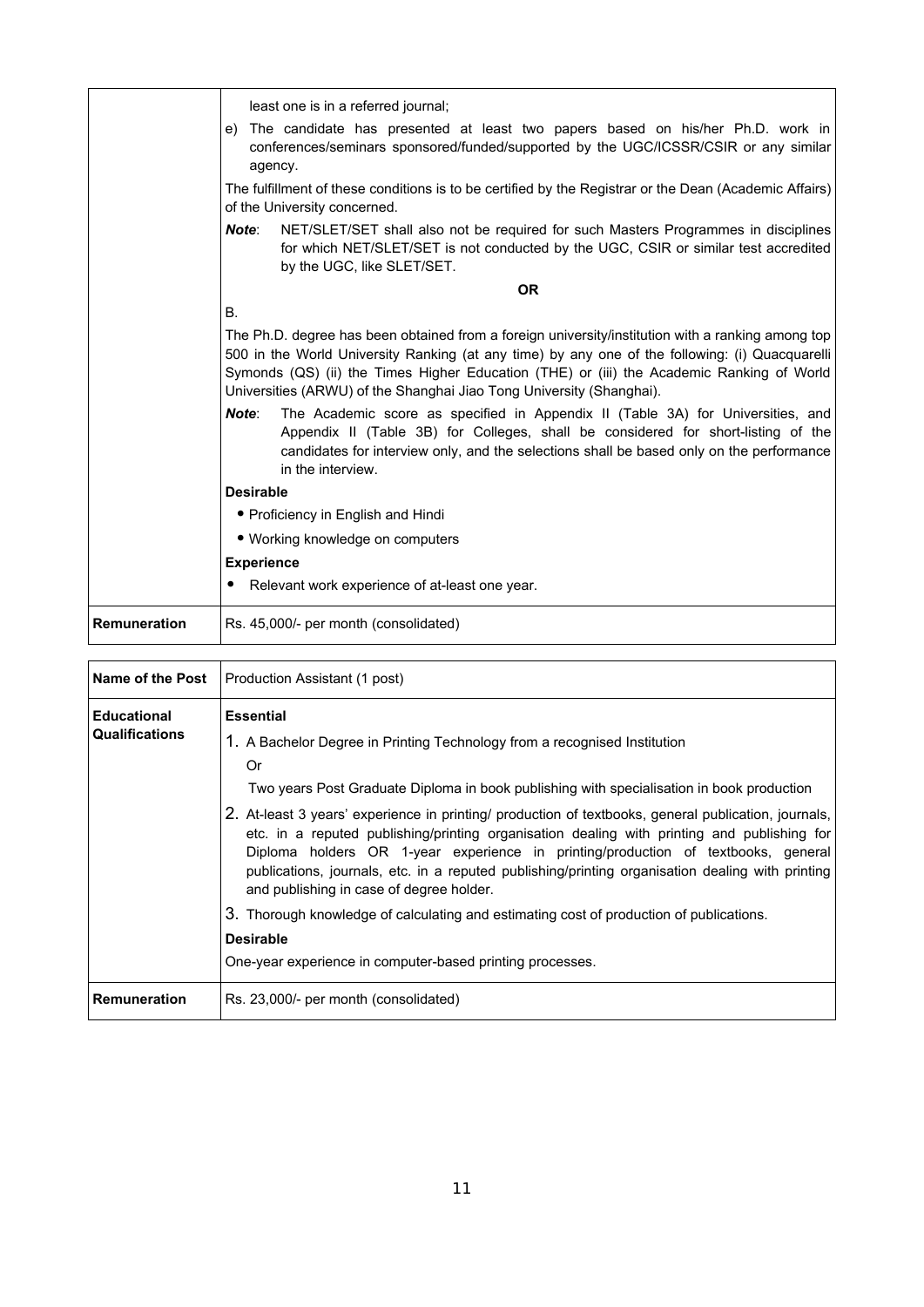## **PAC Projects**

|                                             | <b>Name of the Post</b> Programmer (2 posts)                                                                                                                                                                                                                                                                                                                                                                                                                                                                                                                                                                                                                                                      |
|---------------------------------------------|---------------------------------------------------------------------------------------------------------------------------------------------------------------------------------------------------------------------------------------------------------------------------------------------------------------------------------------------------------------------------------------------------------------------------------------------------------------------------------------------------------------------------------------------------------------------------------------------------------------------------------------------------------------------------------------------------|
| <b>Educational</b><br><b>Qualifications</b> | <b>Essential</b><br>Post graduate in Computer Science/ Computer Applications/ IT/ M. Tech./B. Tech./ MCA or<br>equivalent or post gradation with Diploma in Web Designing with 55% marks or equivalent grade in<br>general category and in case of SC/ST/PH it will be 50%.<br><b>Desirable</b><br>Excellent coding skills in HTML5, CSS, JS, PHP, MYSQL, LARAVEL, Tailwind (preferred),<br>API Integration, jQuery<br>Sound working knowledge of VPN Server, Database Server, Web Server, Linux Server<br>(Cent OS)<br>Learning Management System and Mobile App development<br>Maintenance and troubleshooting of Linux Server<br><b>Experience</b><br>Work experience of at-least three years. |
| Remuneration                                | Rs. 29,000/- per month (consolidated)                                                                                                                                                                                                                                                                                                                                                                                                                                                                                                                                                                                                                                                             |
| Age                                         | Below 40 years (5 years relaxation in the case of SC/ST and female candidates and 3 years in the<br>case of OBC candidates)                                                                                                                                                                                                                                                                                                                                                                                                                                                                                                                                                                       |
| <b>Duration of</b><br><b>Engagement</b>     | Upto $31st$ March, 2023                                                                                                                                                                                                                                                                                                                                                                                                                                                                                                                                                                                                                                                                           |

| Name of the<br><b>Post</b>                  | Network Administrator (1 post)                                                                                                                                                                                                                                                                                                                                                                                                                                                                                                                                                                                                                                                        |
|---------------------------------------------|---------------------------------------------------------------------------------------------------------------------------------------------------------------------------------------------------------------------------------------------------------------------------------------------------------------------------------------------------------------------------------------------------------------------------------------------------------------------------------------------------------------------------------------------------------------------------------------------------------------------------------------------------------------------------------------|
| <b>Educational</b><br><b>Qualifications</b> | <b>Essential</b><br>Post graduate in Computer Science/Computer Applications/IT/ M. Tech./B. Tech./ MCA or<br>equivalent or post gradation with Diploma in Web Designing with 55% marks or equivalent grade<br>in general category and in case of SC/ST/PH it will be 50%.<br><b>Desirable</b><br>Certified network administrator.<br>Excellent coding skills in HTML5, CSS, JS, PHP, MYSQL, LARAVEL, Tailwind<br>(preferred), API Integration, jQuery Sound working knowledge of VPN Server, Database<br>Server, Web Server, Linux Server (Cent OS)<br>٠<br>Maintenance and troubleshooting of Network infrastructure<br><b>Experience</b><br>Work experience of at least three years |
| <b>Remuneration</b>                         | Rs. 29,000/- per month (consolidated)                                                                                                                                                                                                                                                                                                                                                                                                                                                                                                                                                                                                                                                 |
| Age                                         | Below 40 years (5 years relaxation in the case of SC/ST and female candidates and 3 years in the<br>case of OBC candidates)                                                                                                                                                                                                                                                                                                                                                                                                                                                                                                                                                           |
| Duration of<br>Engagement                   | Upto $31st$ March, 2023                                                                                                                                                                                                                                                                                                                                                                                                                                                                                                                                                                                                                                                               |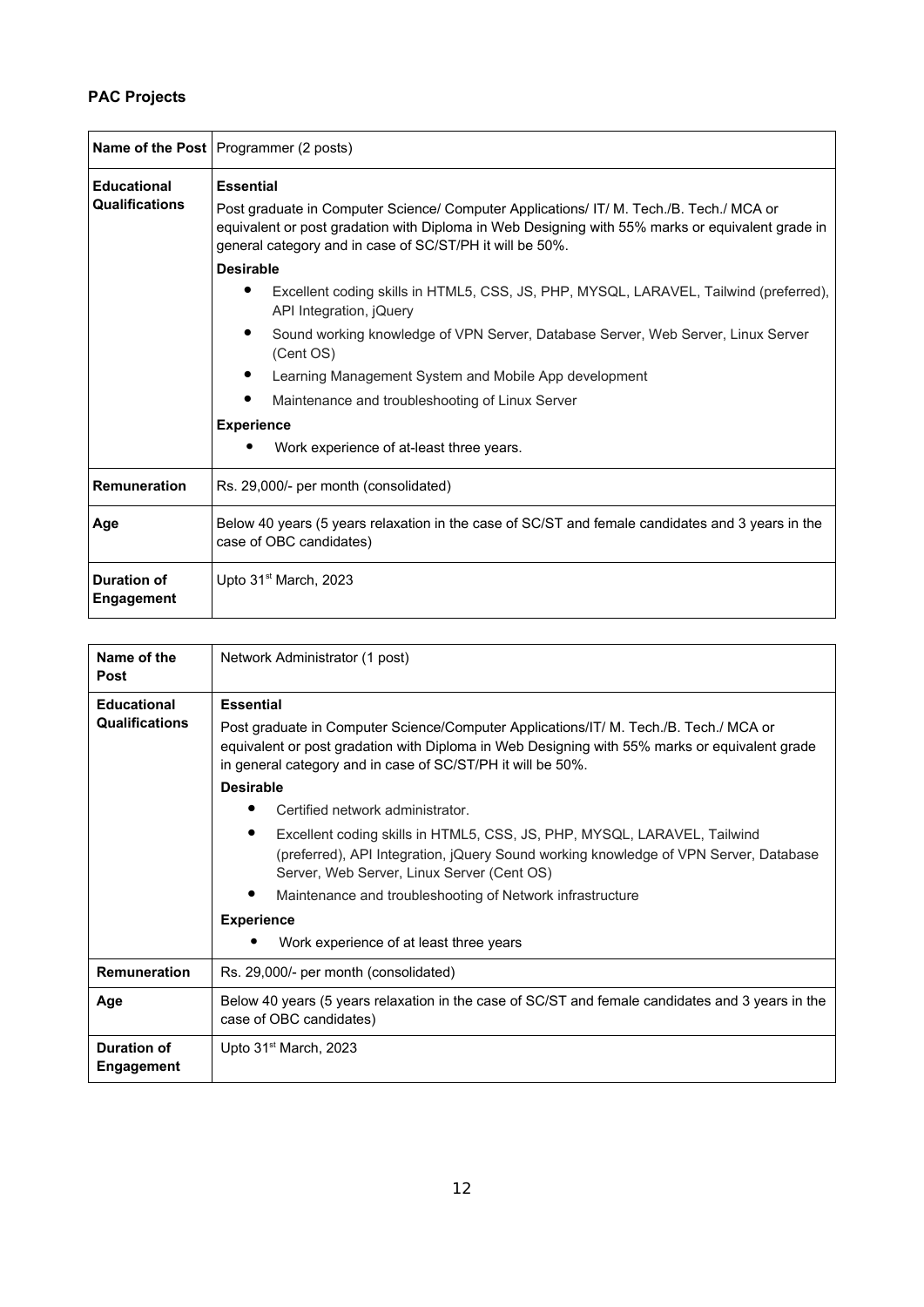|                                             | Name of the Post   Producer (2 posts)                                                                                                                                                                                                                                                                                                                                                                                                                                                                                                                                                 |
|---------------------------------------------|---------------------------------------------------------------------------------------------------------------------------------------------------------------------------------------------------------------------------------------------------------------------------------------------------------------------------------------------------------------------------------------------------------------------------------------------------------------------------------------------------------------------------------------------------------------------------------------|
| <b>Specialization</b>                       | TV script writer or collection of data for writing books                                                                                                                                                                                                                                                                                                                                                                                                                                                                                                                              |
| <b>Educational</b><br><b>Qualifications</b> | <b>Essential</b><br>Bachelor's degree with 55% marks or equivalent grade in general category and in case of<br>٠<br>SC/ST/PH it will be 50%.<br>One-year experience in research for writing TV scripts or collection of data and materials for<br>٠<br>writing books.<br><b>OR</b><br>Post Graduate Diploma in Media and Entertainment or equivalent in relevant area of media.<br>٠<br><b>Desirable</b><br>Familiarity with TV equipment.<br>2 years' experience of having worked as Production Assistant on TV or having worked as TV<br>٠<br>continuity in film/TV/production/ICT. |
| <b>Remuneration</b>                         | Rs. 29,000/- per month (consolidated)                                                                                                                                                                                                                                                                                                                                                                                                                                                                                                                                                 |
| Age                                         | Below 40 years (5 years relaxation in the case of SC/ST and female candidates and 3 years in the<br>case of OBC candidates)                                                                                                                                                                                                                                                                                                                                                                                                                                                           |
| <b>Duration of</b><br>Engagement            | Upto $31st$ March, 2023                                                                                                                                                                                                                                                                                                                                                                                                                                                                                                                                                               |

|                                  | <b>Name of the Post</b>   Cameraman (3 posts)                                                                                                                                                                                                                                                                            |
|----------------------------------|--------------------------------------------------------------------------------------------------------------------------------------------------------------------------------------------------------------------------------------------------------------------------------------------------------------------------|
| <b>Specialization</b>            | Photography / Videography                                                                                                                                                                                                                                                                                                |
| <b>Educational</b>               | <b>Essential</b>                                                                                                                                                                                                                                                                                                         |
| <b>Qualifications</b>            | Bachelor's degree in any discipline with 55% marks or equivalent grade in general category<br>$\bullet$<br>and in case of SC/ST/PH it will be 50%.                                                                                                                                                                       |
|                                  | Diploma from a recognized institute where the course of studies includes the critical aspect of<br>٠<br>still photography, videography, cinematography and film production or performing arts.                                                                                                                           |
|                                  | <b>OR</b>                                                                                                                                                                                                                                                                                                                |
|                                  | Graduate degree in media production and management/mass communication.<br>٠                                                                                                                                                                                                                                              |
|                                  | Diploma from a recognised institute where the course of studies includes the critical aspect of<br>٠<br>still photography, videography, cinematography and fine production or performing arts.                                                                                                                           |
|                                  | <b>Experience</b>                                                                                                                                                                                                                                                                                                        |
|                                  | Three years practical experience in different aspects of motion picture, photography such as<br>shooting, developing, printing, editing, dubbing, sound recording including three years'<br>experience of handling still and movie cameras/video cameras and from production/<br>educational video programme production. |
| <b>Remuneration</b>              | Rs. 29,000/- per month (consolidated)                                                                                                                                                                                                                                                                                    |
| Age                              | Below 40 years (5 years relaxation in the case of SC/ST and female candidates and 3 years in the<br>case of OBC candidates)                                                                                                                                                                                              |
| <b>Duration of</b><br>Engagement | Upto 31 <sup>st</sup> March, 2023                                                                                                                                                                                                                                                                                        |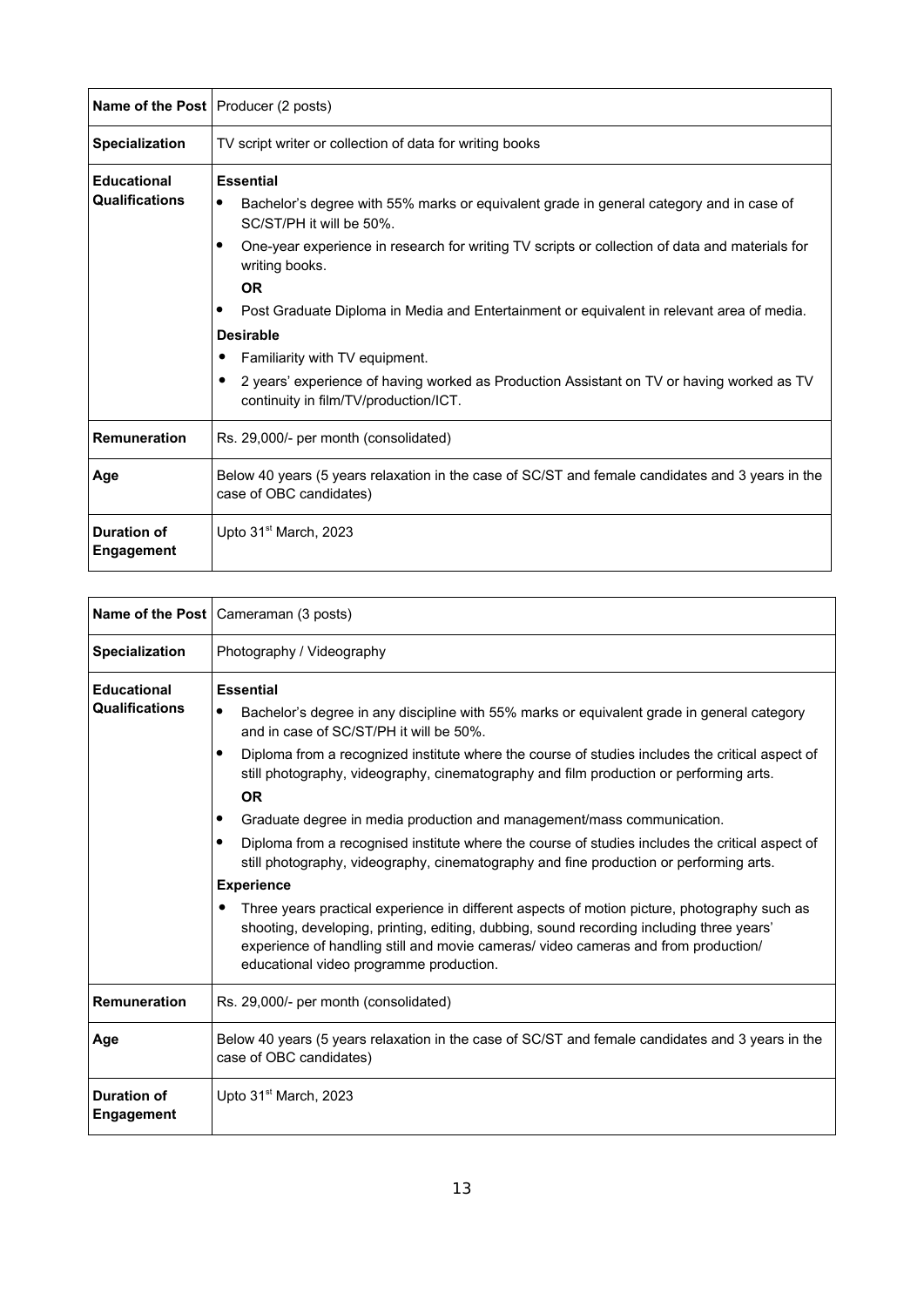|                                             | <b>Name of the Post</b>   Visual Analyzer (1 post)                                                                                                                                                                                                                                                                                                                                                                                                                                                                                                                                                                                                                                                                                                                                                                |
|---------------------------------------------|-------------------------------------------------------------------------------------------------------------------------------------------------------------------------------------------------------------------------------------------------------------------------------------------------------------------------------------------------------------------------------------------------------------------------------------------------------------------------------------------------------------------------------------------------------------------------------------------------------------------------------------------------------------------------------------------------------------------------------------------------------------------------------------------------------------------|
| <b>Educational</b><br><b>Qualifications</b> | <b>Essential</b><br>Bachelor's/Masters' degree in Fine Arts/ Multimedia/ Graphic/ Animations/ Mass Communication or<br>Diploma/ Degree/ PG Diploma in Graphics and Animations/ 3D Graphics or equivalent with 55%<br>marks or equivalent grade in general category and in case of SC/ST/PH it will be 50%.<br><b>Desirable</b><br>Experience of designing multimedia, graphics, animations, illustrations, campaign materials,<br>٠<br>etc. in using FOSS tools.<br>Knowledge of Illustrators, In-design, Multimedia packages, etc.<br>٠<br>Skill of drawing illustrations and operating computer software.<br>٠<br>Expertise in using FOSS tools for graphics, animation, multimedia, etc.<br>٠<br><b>Experience</b><br>At-least three years' experience in illustrations and diagrams in digital graphics.<br>٠ |
| <b>Remuneration</b>                         | Rs. 29,000/- per month (consolidated)                                                                                                                                                                                                                                                                                                                                                                                                                                                                                                                                                                                                                                                                                                                                                                             |
| Age                                         | Below 40 years (5 years relaxation in the case of SC/ST and female candidates and 3 years in the<br>case of OBC candidates)                                                                                                                                                                                                                                                                                                                                                                                                                                                                                                                                                                                                                                                                                       |
| <b>Duration of</b><br>Engagement            | Upto 31 <sup>st</sup> March, 2023                                                                                                                                                                                                                                                                                                                                                                                                                                                                                                                                                                                                                                                                                                                                                                                 |

|                                             | <b>Name of the Post</b>   Graphic Artist (6 posts)                                                                                                                                                                                                                                                                                                                                                                                                                                                                                                                                                                                                                                                                                                                                                                                                                                  |
|---------------------------------------------|-------------------------------------------------------------------------------------------------------------------------------------------------------------------------------------------------------------------------------------------------------------------------------------------------------------------------------------------------------------------------------------------------------------------------------------------------------------------------------------------------------------------------------------------------------------------------------------------------------------------------------------------------------------------------------------------------------------------------------------------------------------------------------------------------------------------------------------------------------------------------------------|
| <b>Educational</b><br><b>Qualifications</b> | <b>Essential</b><br>Bachelor's degree in Fine Arts/ Multimedia/ Graphic/ Animations/ Mass Communication or Diploma/<br>Degree/ PG Diploma in Graphics and Animations/ 3D Graphics or equivalent with 55% marks or<br>equivalent grade in general category and in case of SC/ST/PH it will be 50%.<br><b>Desirable</b><br>Certificate/diploma in Textiles of Fashion Design/Garment designing or related areas (for two<br>٠<br>posts).<br>Certificate/diploma in graphics and animation (for three posts).<br>٠<br>Competent in the development of creative figures<br>٠<br>Drawing and sketching skills<br>٠<br>Experience and sound working knowledge of the graphics software - Adobe Photoshop,<br>٠<br>Illustrator, Coral Draw, In-design, 3D Max, Maya, Dia, etc.<br><b>Experience</b><br>At-least three years' experience in illustrations and diagrams in digital graphics. |
| <b>Remuneration</b>                         | Rs. 29,000/- per month (consolidated)                                                                                                                                                                                                                                                                                                                                                                                                                                                                                                                                                                                                                                                                                                                                                                                                                                               |
| Age                                         | Below 40 years (5 years relaxation in the case of SC/ST and female candidates and 3 years in the<br>case of OBC candidates)                                                                                                                                                                                                                                                                                                                                                                                                                                                                                                                                                                                                                                                                                                                                                         |
| <b>Duration of</b><br>Engagement            | Upto 31 <sup>st</sup> March, 2023                                                                                                                                                                                                                                                                                                                                                                                                                                                                                                                                                                                                                                                                                                                                                                                                                                                   |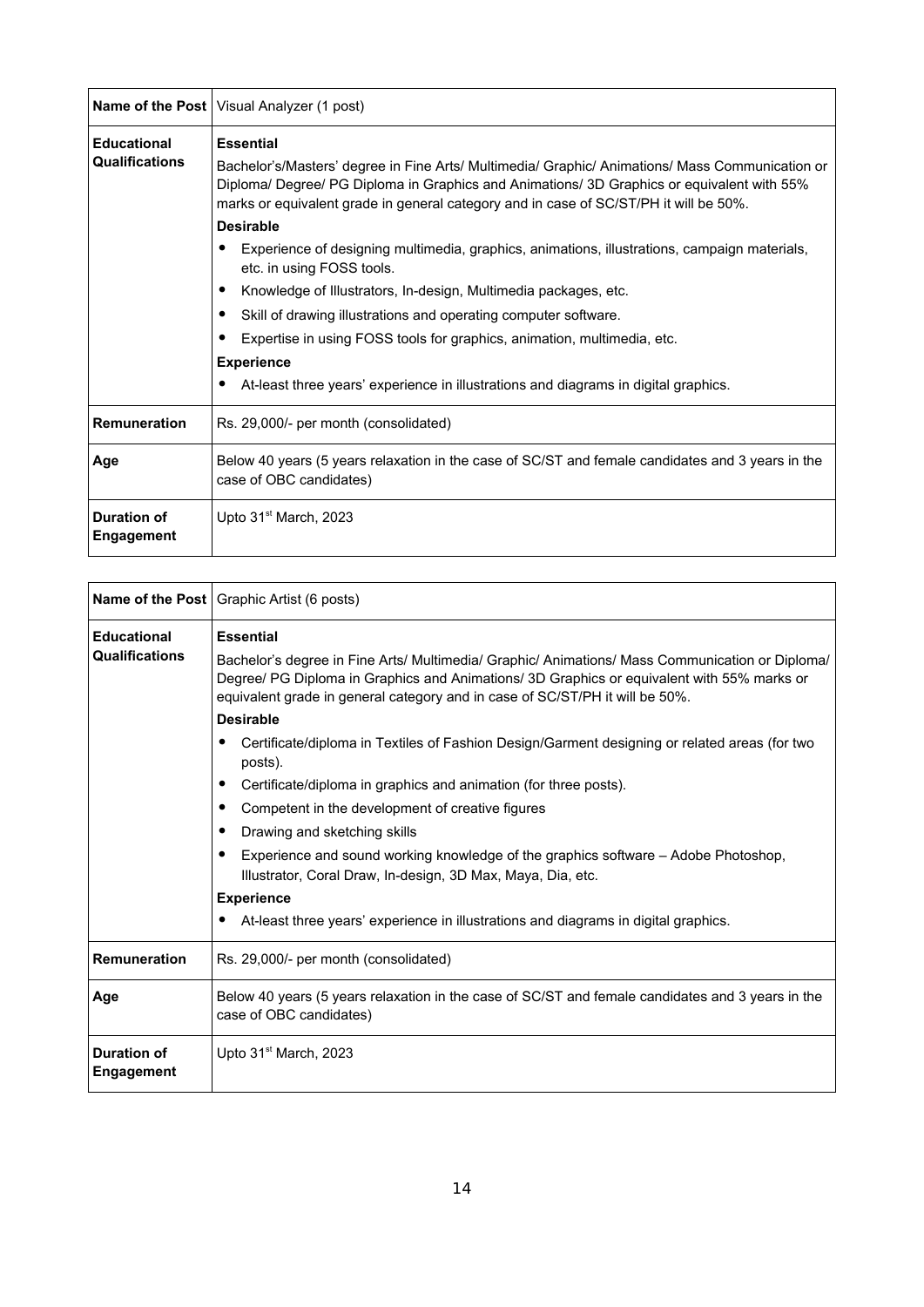|                                             | <b>Name of the Post</b>   Graphic Designer (6 posts) *                                                                                                                                                                                                                                                                                                                                                                                                                |
|---------------------------------------------|-----------------------------------------------------------------------------------------------------------------------------------------------------------------------------------------------------------------------------------------------------------------------------------------------------------------------------------------------------------------------------------------------------------------------------------------------------------------------|
| <b>Educational</b><br><b>Qualifications</b> | <b>Essential</b><br>Bachelor's degree in Multimedia/ Graphic/ Animations/ Mass Communication or Diploma/ Degree/<br>PG Diploma in Graphics and Animations/ 3D Graphics or equivalent with 55% marks or equivalent<br>grade in general category and in case of SC/ST/PH it will be 50%.<br><b>Desirable</b>                                                                                                                                                            |
|                                             | Experience of designing multimedia, graphics, animations, illustrations, campaign materials,<br>٠<br>etc. in using FOSS tools.<br>Knowledge of Illustrators, In-design, Multimedia packages, etc.<br>٠<br>Skill of drawing illustrations and operating computer software.<br>٠<br>Expertise in using FOSS tools for graphics, animation, multimedia, etc.<br><b>Experience</b><br>At-least three years' experience in illustrations and diagrams in digital graphics. |
| <b>Remuneration</b>                         | Rs. 29,000/- per month (consolidated)                                                                                                                                                                                                                                                                                                                                                                                                                                 |
| Age                                         | Below 40 years (5 years relaxation in the case of SC/ST and female candidates and 3 years in the<br>case of OBC candidates)                                                                                                                                                                                                                                                                                                                                           |
| <b>Duration of</b><br><b>Engagement</b>     | Upto $31st$ March, 2023                                                                                                                                                                                                                                                                                                                                                                                                                                               |

\* The posts are under NISHTHA project, subject to approval of competent authority.

|                                             | <b>Name of the Post</b>   Video Editor (6 posts) (8 posts $*$ )                                                                                                                                                                                                                                                                                                                          |
|---------------------------------------------|------------------------------------------------------------------------------------------------------------------------------------------------------------------------------------------------------------------------------------------------------------------------------------------------------------------------------------------------------------------------------------------|
| <b>Educational</b><br><b>Qualifications</b> | <b>Qualifications</b><br>Graduation/ Diploma in Video Editing<br>$\bullet$<br>Skills of non-linear video editing<br><b>Desirable</b><br>Experience of designing multimedia, graphics, animations, illustrations, campaign materials, etc.<br>Skill of drawing illustrations and operating computer software.<br><b>Experience</b><br>At-least one-year experience in the relevant field. |
| <b>Remuneration</b>                         | Rs. 25,000/- per month (consolidated)                                                                                                                                                                                                                                                                                                                                                    |
| Age                                         | Below 40 years (5 years relaxation in the case of SC/ST and female candidates and 3 years in the<br>case of OBC candidates)                                                                                                                                                                                                                                                              |
| <b>Duration of</b><br>engagement            | Upto 31 <sup>st</sup> March, 2023                                                                                                                                                                                                                                                                                                                                                        |

\* The posts are under NISHTHA project, subject to approval of competent authority.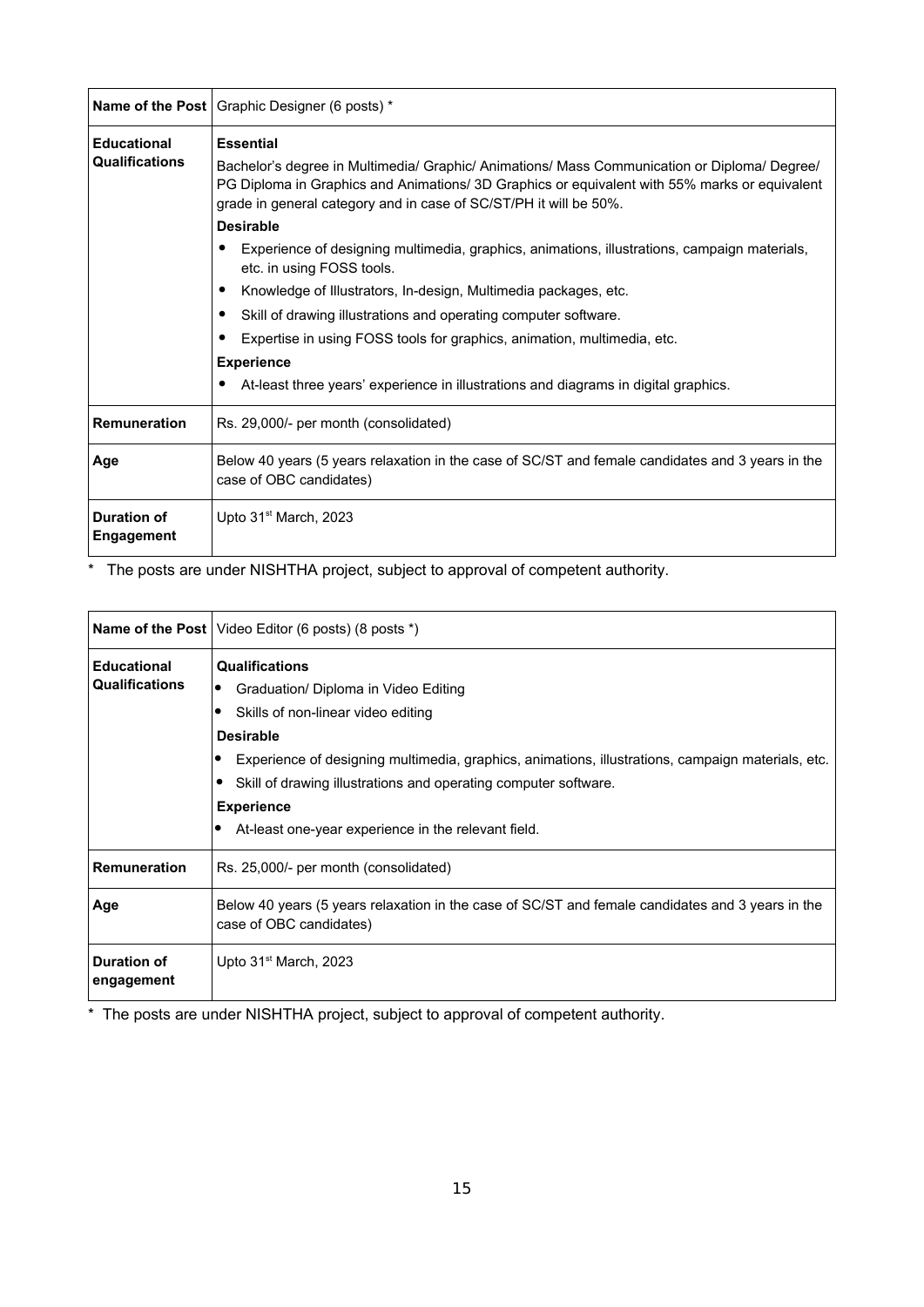| Name of the                             | <b>Assistant Editor</b>                                                                                                                                                        |
|-----------------------------------------|--------------------------------------------------------------------------------------------------------------------------------------------------------------------------------|
| <b>Post</b>                             | 1.<br>Hindi Language (3 posts)                                                                                                                                                 |
|                                         | 2.<br>English Language (5 posts)                                                                                                                                               |
| <b>Specialization</b>                   | Textbook editing/proof reading (English and Hindi languages)                                                                                                                   |
| <b>Educational</b>                      | <b>Essential</b>                                                                                                                                                               |
| <b>Qualifications</b>                   | Bachelor's degree in any discipline with 55% marks or equivalent grade in general category<br>٠<br>and in case of SC/ST/PH it will be 50%.                                     |
|                                         | Post Graduate Diploma in Book Publishing / Mass Communication / Journalism, where editing<br>is one of the subjects.                                                           |
|                                         | <b>Experience</b>                                                                                                                                                              |
|                                         | Three years practical experience in editing, producing-planning and supervising publications<br>especially school textbooks, monographs and reports in a responsible capacity. |
|                                         | Knowledge of book production techniques, modern process of printing, typography.                                                                                               |
|                                         | <b>Desirable</b>                                                                                                                                                               |
|                                         | Word processing and techniques of online editing.                                                                                                                              |
| <b>Remuneration</b>                     | Rs. 25,000/- per month (consolidated)                                                                                                                                          |
| Age                                     | Below 40 years (5 years relaxation in the case of SC/ST and female candidates and 3 years in the<br>case of OBC candidates)                                                    |
| <b>Duration of</b><br><b>Engagement</b> | Upto 31 <sup>st</sup> March, 2023                                                                                                                                              |
|                                         |                                                                                                                                                                                |

|                                  | Name of the Post   Consultant (Projects) (2 posts)                                                                                                                                    |
|----------------------------------|---------------------------------------------------------------------------------------------------------------------------------------------------------------------------------------|
| <b>Specialization</b>            | Development of online courses on foundations of vocational pedagogy for teachers                                                                                                      |
| <b>Educational</b>               | <b>Qualifications</b>                                                                                                                                                                 |
| <b>Qualifications</b>            | Master's degree in any discipline from a recognized university/institute with minimum 55% of marks<br>or equivalent grade in general category and in case of SC/ST/PH it will be 50%. |
|                                  | <b>Desirable</b>                                                                                                                                                                      |
|                                  | Preference will be given for the candidates who possess Post Graduation in Education or<br>M.Ed.                                                                                      |
|                                  | Research or teaching experience and report writing.                                                                                                                                   |
|                                  | Knowledge of data processing using computer applications, especially in vocational education<br>and training project.                                                                 |
|                                  | Proficiency in English & Hindi languages and basic knowledge of computer.                                                                                                             |
|                                  | <b>Experience</b>                                                                                                                                                                     |
|                                  | Minimum one-year experience in the area.                                                                                                                                              |
|                                  | Experience in implementing a project and preparation of report.                                                                                                                       |
| <b>Remuneration</b>              | Rs. 30,000/- per month (consolidated)                                                                                                                                                 |
| Age                              | Below 40 years (5 years relaxation in the case of SC/ST and female candidates and 3 years in the<br>case of OBC candidates)                                                           |
| <b>Duration of</b><br>Engagement | Upto 31 <sup>st</sup> March, 2023                                                                                                                                                     |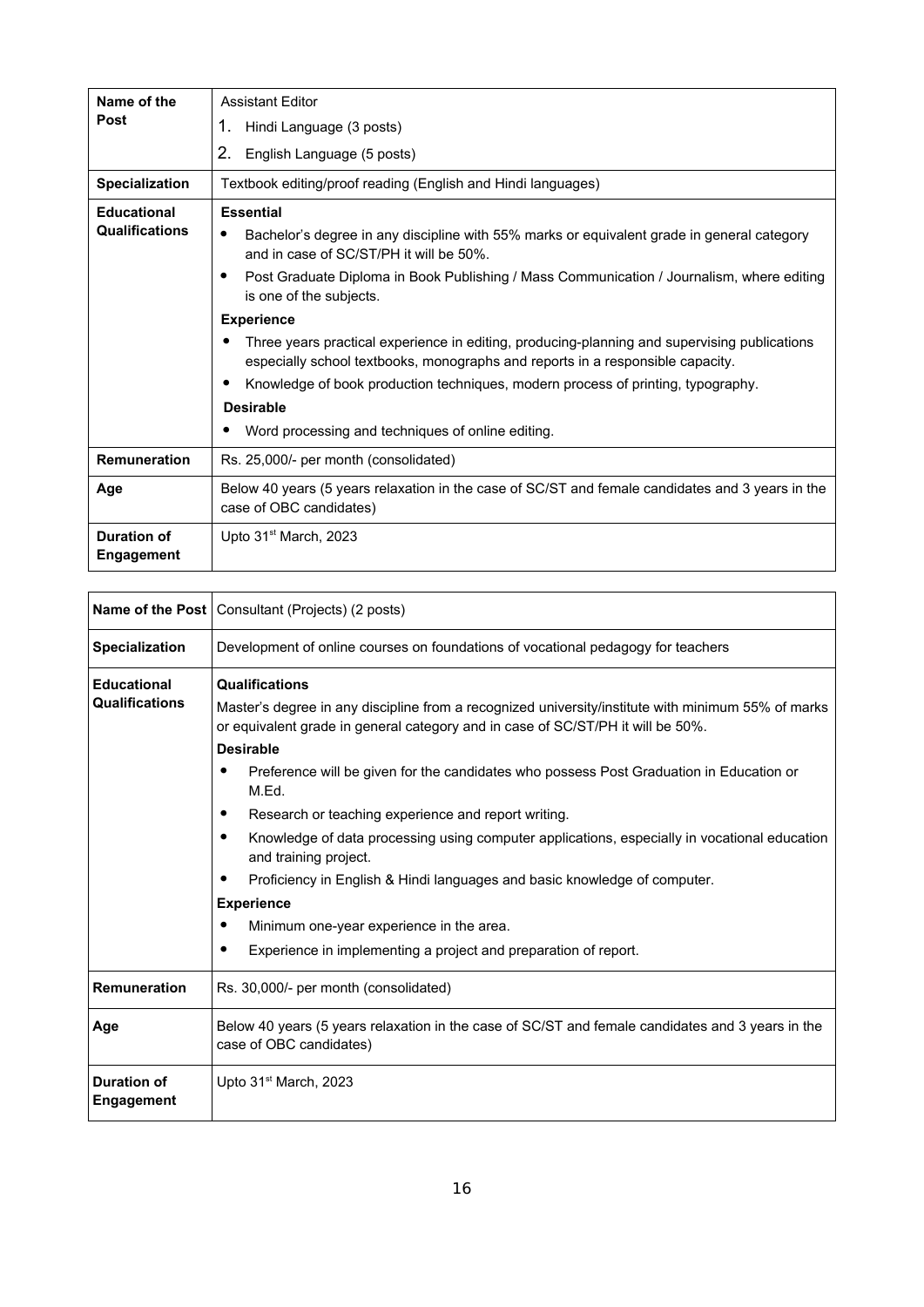|                                  | <b>Name of the Post</b> Senior Research Associate (1 post)                                                                                     |
|----------------------------------|------------------------------------------------------------------------------------------------------------------------------------------------|
| <b>Educational</b>               | <b>Qualifications</b>                                                                                                                          |
| <b>Qualifications</b>            | Master's degree in any discipline with minimum 55% of marks or equivalent grade in general<br>category and in case of SC/ST/PH it will be 50%. |
|                                  | <b>Desirable</b>                                                                                                                               |
|                                  | Preference will be given for the candidates who possess Post Graduation in Education or M.Ed.<br>٠                                             |
|                                  | Research or teaching experience and report writing.<br>٠                                                                                       |
|                                  | Knowledge of data processing using computer applications especially in vocational education<br>and training project.                           |
|                                  | Proficiency in English & Hindi languages and basic knowledge of computer.                                                                      |
|                                  | <b>Experience</b>                                                                                                                              |
|                                  | Minimum one-year experience in the area.<br>٠                                                                                                  |
|                                  | Experience in implementing a project and preparation of report.<br>$\bullet$                                                                   |
| <b>Remuneration</b>              | Rs. 30,000/- per month (consolidated)                                                                                                          |
| Age                              | Below 40 years (5 years relaxation in the case of SC/ST and female candidates and 3 years in the<br>case of OBC candidates)                    |
| <b>Duration of</b><br>engagement | Upto 31 <sup>st</sup> March, 2023                                                                                                              |

| Name of the Post                 | Junior Project Fellow (1 post each) for following studies:                                                                                                    |
|----------------------------------|---------------------------------------------------------------------------------------------------------------------------------------------------------------|
|                                  | 1.<br>Development of guidelines on 10 bags less days in schools                                                                                               |
|                                  | 2.<br>Development of guidelines on 10 bags less days in schools                                                                                               |
|                                  | 3.<br>A study on vocational education training programme in India                                                                                             |
|                                  | 4.<br>Development of digital resources                                                                                                                        |
|                                  | 5.<br>Development of virtual tour of Apparel made-ups and home furnishing                                                                                     |
|                                  | 6.<br>Development of professional standards for teachers                                                                                                      |
|                                  | $7_{\scriptscriptstyle{\ddots}}$<br>On-line certificate course on Micro-Irrigation                                                                            |
| <b>Educational</b>               | Qualifications                                                                                                                                                |
| Qualifications                   | Masters' Degree in Psychology/ Social work/ Education/ Human Development with minimum 55%<br>marks in general category and in case of SC/ST/PH it will be 50% |
|                                  | <b>Desirable</b>                                                                                                                                              |
|                                  | Basic knowledge of computer in Hindi and English for processing of data and preparing report.                                                                 |
|                                  | <b>Experience</b>                                                                                                                                             |
|                                  | At-least one year of working experience in online course development, delivery and certification.                                                             |
| <b>Remuneration</b>              | Rs. 23,000/- per month (consolidated) without NET OR Rs. 25,000/- per month with NET                                                                          |
| Age                              | Below 40 years (5 years relaxation in the case of SC/ST and female candidates and 3 years in the<br>case of OBC candidates)                                   |
| <b>Duration of</b><br>engagement | Upto 31 <sup>st</sup> March, 2023                                                                                                                             |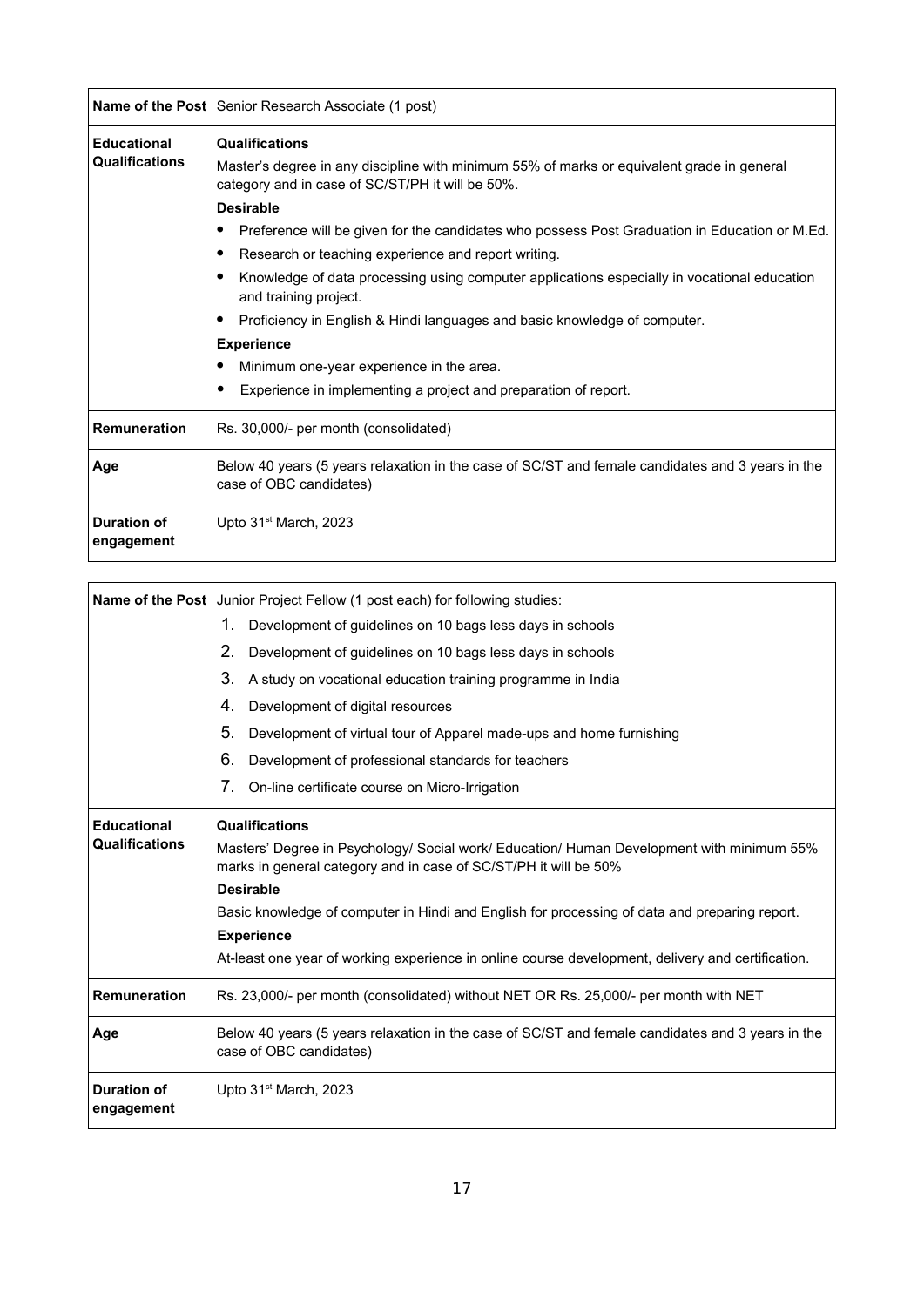|                                  | <b>Name of the Post</b> DTP Operator (6 posts)                                                                                                                |
|----------------------------------|---------------------------------------------------------------------------------------------------------------------------------------------------------------|
| <b>Educational</b>               | <b>Essential Qualifications</b>                                                                                                                               |
| <b>Qualifications</b>            | Graduate degree in any subject with 55% marks or equivalent grade in general category and in<br>٠<br>case of SC/ST/PH it will be 50%.                         |
|                                  | Diploma/Certificate course in Desk Top Publishing from a recognize institute<br>٠                                                                             |
|                                  | <b>Desirable</b>                                                                                                                                              |
|                                  | Proficiency in Corel Draw, Adobe Photoshop and InDesign<br>٠                                                                                                  |
|                                  | Proficiency in Hindi & English Typing                                                                                                                         |
|                                  | <b>Experience</b>                                                                                                                                             |
|                                  | Minimum one-year experience with a publishing house of repute or in an academic institute,<br>٠<br>preferably in textbook development (typing and composing). |
| <b>Remuneration</b>              | Rs. 23,000/- per month (consolidated)                                                                                                                         |
| Age                              | Below 40 years (5 years relaxation in the case of SC/ST and female candidates and 3 years in the<br>case of OBC candidates)                                   |
| <b>Duration of</b><br>Engagement | Upto 31 <sup>st</sup> March, 2023                                                                                                                             |

|                                             | Name of the Post   Computer Assistant / Typist (1 post)                                                                                                                                                                                                                                                                                                                               |
|---------------------------------------------|---------------------------------------------------------------------------------------------------------------------------------------------------------------------------------------------------------------------------------------------------------------------------------------------------------------------------------------------------------------------------------------|
| <b>Educational</b><br><b>Qualifications</b> | <b>Essential</b><br>Bachelor's degree from a recognized university/institute with 55% marks or equivalent grade in<br>٠<br>general category and in case of SC/ST/PH it will be 50%.<br>Proficiency in software like: MS-Word, MS-Excel, Coral Draw, etc.<br>Typing speed of 35 wpm in English and 30 wpm in Hindi on computer.<br><b>Desirable</b><br>Working knowledge on computers. |
| <b>Remuneration</b>                         | Rs. 20,000/- per month (consolidated)                                                                                                                                                                                                                                                                                                                                                 |
| Age                                         | Below 40 years (5 years relaxation in the case of SC/ST and female candidates and 3 years in the<br>case of OBC candidates)                                                                                                                                                                                                                                                           |
| <b>Duration of</b><br>Engagement            | Upto $31st$ March, 2022                                                                                                                                                                                                                                                                                                                                                               |

|                       | <b>Name of the Post</b>   Lab Assistant (1 post each) for the following areas: |
|-----------------------|--------------------------------------------------------------------------------|
|                       | Agriculture / Horticulture                                                     |
|                       | 2.<br>Retail / Banking, Financial Services and Insurance (BFSI)                |
|                       | 3.<br>Automobile                                                               |
|                       | Information Communication Technology Centre (ICTC)<br>4.                       |
|                       | 5.<br><b>Textile and Apparels</b>                                              |
| <b>Specialization</b> | Maintenance of departmental laboratories                                       |
| <b>Educational</b>    | <b>Essential</b>                                                               |

ú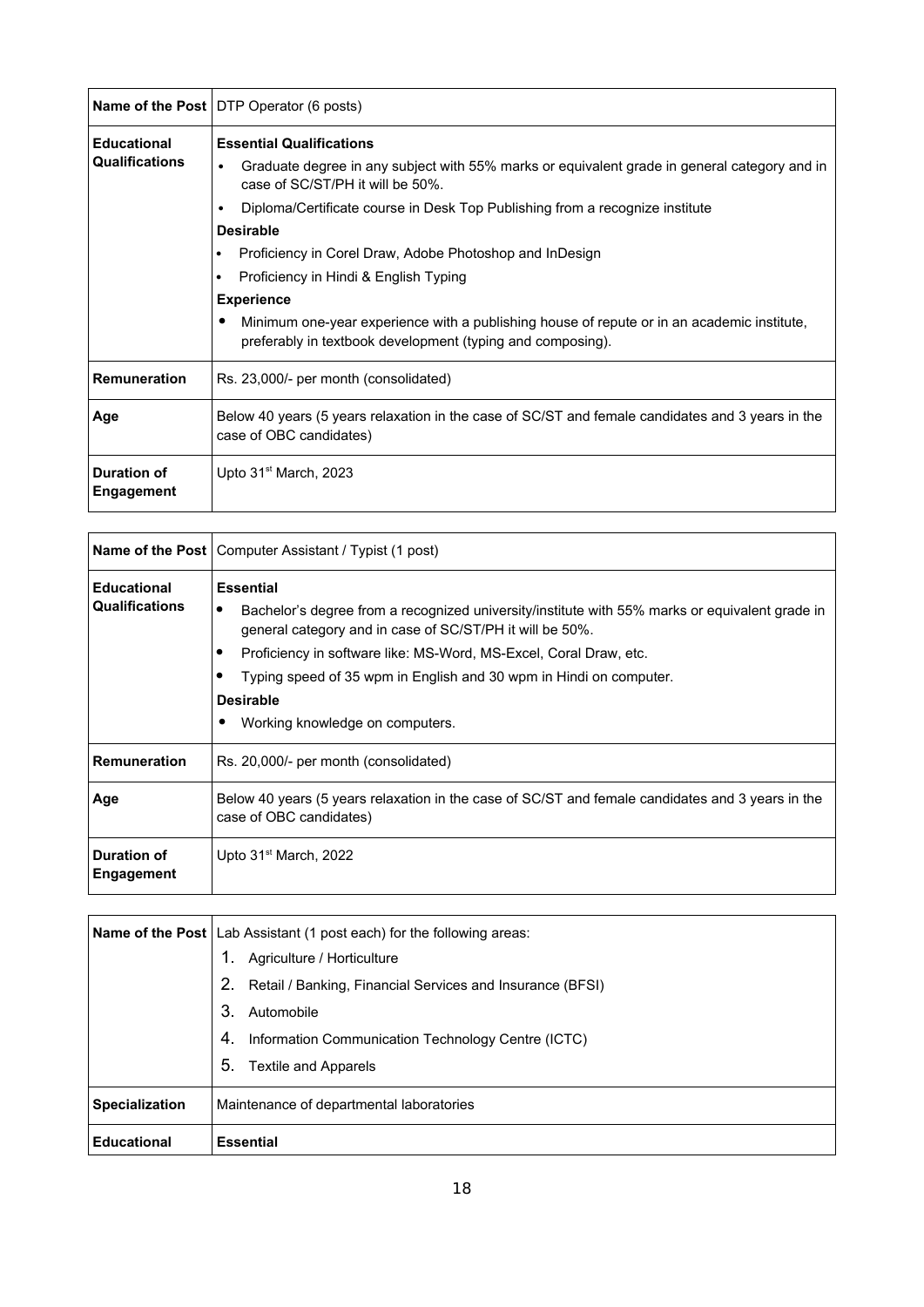| <b>Qualifications</b>     |                                                                                                                                                                                 |
|---------------------------|---------------------------------------------------------------------------------------------------------------------------------------------------------------------------------|
|                           | Bachelor's degree from a recognized university/ institute in relevant subject with 55% marks or<br>equivalent grade in general category and in case of SC/ST/PH it will be 50%. |
|                           | <b>Experience</b>                                                                                                                                                               |
|                           | Experience in handling of instruments and appliances.                                                                                                                           |
|                           | <b>Desirable</b>                                                                                                                                                                |
|                           | Working knowledge on computers.                                                                                                                                                 |
| <b>Remuneration</b>       | Rs. 17,000/- per month (consolidated)                                                                                                                                           |
| Age                       | Below 40 years (5 years relaxation in the case of SC/ST and female candidates and 3 years in the<br>case of OBC candidates)                                                     |
| Duration of<br>Engagement | Upto $31st$ March, 2023                                                                                                                                                         |

### **Instructions to the candidates:**

- 1. Duration of the service: Up to 31-03-2023 OR till regular employee joins, whichever is earlier.
- 2. Date of online interview will be intimated to the shortlisted candidates for the post of Assistant Professor, Consultant, Assistant Librarian.
- 3. The candidate has to produce original certificate/testimonials at the time of joining for verification.
- 4. The interested candidates for the post of Assistant Professor, Consultant, Assistant Librarian who fulfill the above eligibility criteria may apply prescribed format of application along with photocopies of certificate to **Under Secretary, PSSCIVE, Shyamla Hills, Bhopal – 462 002, MP**. The last date of receipt of applications on or before **30-05-2022 (Monday) at 5:00 pm sharp**. No further communication will be entertained.
- 5. The candidates are advised to check the schedule of **Walk-in-interview** is given on page No. 16.
- 6. For Assistant Professor and Assistant Librarian, the age criteria will be as per UGC guidelines.
- 7. Candidates who have worked in any of the constituent units of NCERT will have to declare the tenure of their engagement and the position(s).
- 8. The above posts are purely on contractual basis and it will not confer on him/her claim for regular employment in NCERT/PSSCIVE.
- 9. Candidates already in job should produce "Relieving Certificate" at the time of online interview.
- 10. No TA/DA will be paid for attending the interview.
- 11. The selected candidates may be required to join immediately.
- 12. Candidates should also produce along with their written and/or published work, if any (including their art work, multimedia, graphics, animation, audio/videos advertisement/promos, books, journals, thesis/ dissertation magazines, etc.) at the time of interview.
- 13. The institute reserves right to modify/cancel the post as per requirements.
- 14. Canvassing in any form and/or bringing any influence political or otherwise will be treated as a disqualification for the post.
- 15. Corrigendum if any will be uploaded on institute website only.
- 16. All the disputes are subject to Bhopal jurisdiction only.

#### **Joint Director**

- cc to:
- 1. All Faculty Members
- 2. Institute Website
- 3. Notice Board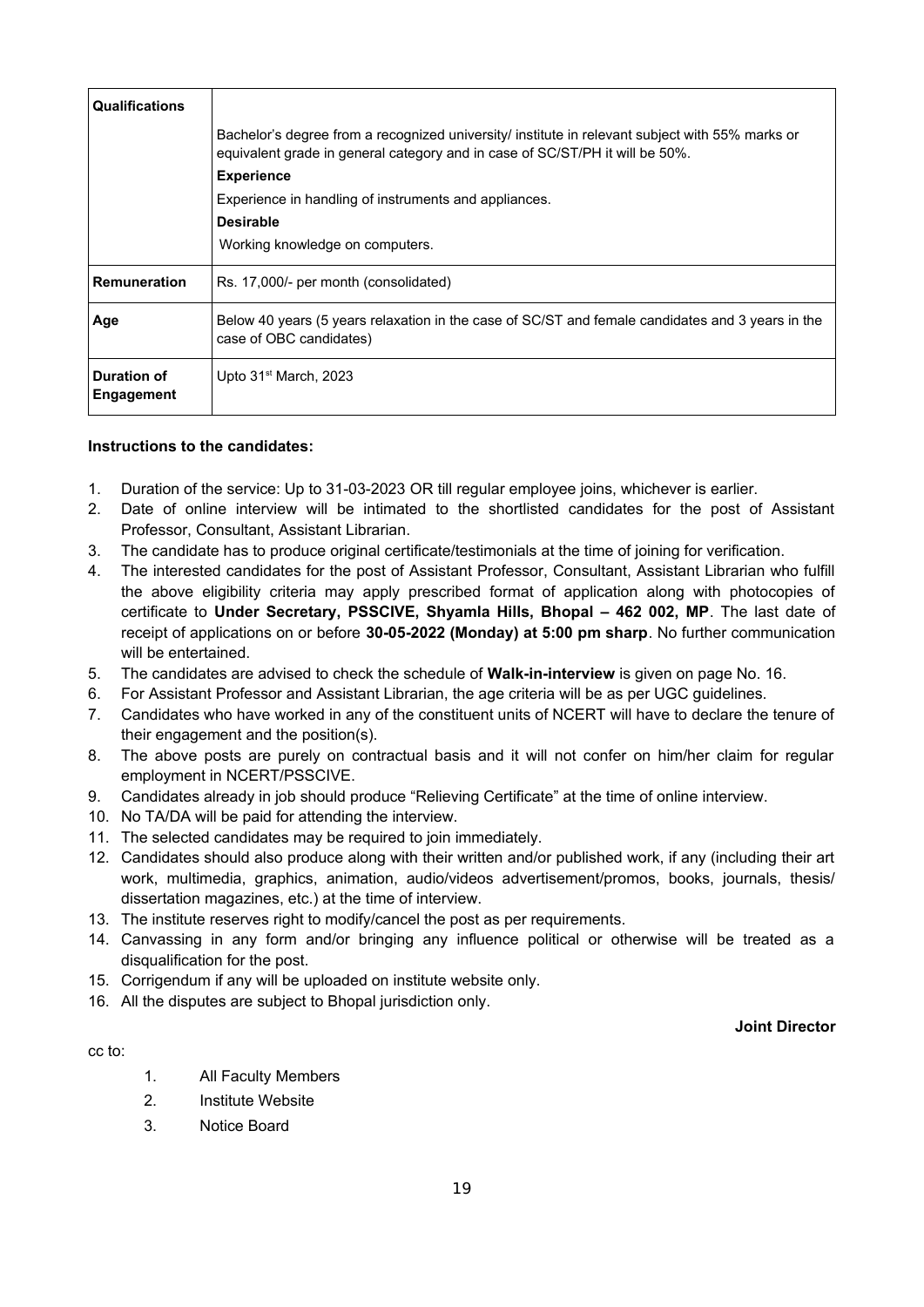## **Schedule of Interview**

| Date and<br>Day         | Time of<br>interview | <b>Place of interview</b>                                                                            | Name of the post                                                           |
|-------------------------|----------------------|------------------------------------------------------------------------------------------------------|----------------------------------------------------------------------------|
| 30-05-2022<br>Monday    | 10:00 am             | Scrutiny of applications at 5G Conference hall<br>Walk-in-Interview at 2 G Room                      | Programmer (2 posts)<br>Network Administrator (1 post)                     |
|                         | 2:00 pm              | Scrutiny of applications at 5G Conference hall<br>Walk-in-Interview at 2 G Room                      | Senior Research Associate (1 post)                                         |
| 31-05-2022<br>Tuesday   | 10:00 am             | Scrutiny of applications at 5G Conference hall<br>Walk-in-Interview at 2 G Room                      | Producer (2 posts)<br>Cameraman (3 posts)                                  |
|                         | 2:00 pm              | Scrutiny of applications at 5G Conference hall<br>Walk-in-Interview at 2 G Room                      | Assistant Editor (Hindi) (3 posts)<br>Assistant Editor (English) (5 posts) |
| 01-06-2022<br>Wednesday | 10:00 am             | Walk-in-interview<br>Scrutiny of applications at 5G Conference hall<br>Skill test at Computer Centre | Graphic Designer (6 posts)<br>Graphic Artist (6 posts)                     |
|                         | 2:00 pm              | Interview at 2 G Room                                                                                | Graphic Designer (6 posts)<br>Graphic Artist (6 posts)                     |
| 02-06-2022<br>Thursday  | 10:00 am             | Walk-in-interview<br>Scrutiny of applications at 5G Conference hall<br>Skill test at Computer Centre | Visual Analyser (1 post)<br>DTP Operator (6 posts)                         |
|                         | 2:00 pm              | Interview at 2 G Room                                                                                | Visual Analyser (1 post)<br>DTP Operator (6 posts)                         |
| 03-06-2022<br>Friday    | 10:00 am             | Walk-in-interview<br>Scrutiny of applications at 5G Conference hall<br>Skill test at Computer Centre | Video Editor (14 posts)                                                    |
|                         | 2:00 pm              | Interview at 2 G Room                                                                                | Video Editor (14 posts)                                                    |
| 06-06-2022<br>Monday    | 10:00 am             | Scrutiny of applications at 5G Conference hall<br>Walk-in-Interview at 2 G Room                      | JPF (SI. No. 1 and 2)<br>(1 post each)                                     |
|                         | 2:00 pm              | Scrutiny of applications at 5G Conference hall<br>Walk-in-Interview at 2 G Room                      | JPF (SI. No. 3 and 4)<br>(1 post each)                                     |
| 07-06-2022<br>Tuesday   | 10:00 am             | Scrutiny of applications at 5G Conference hall<br>Walk-in-Interview at 2 G Room                      | JPF (SI. No. 5 and 6)<br>(1 post each)                                     |
|                         | 2:00 pm              | Scrutiny of applications at 5G Conference hall<br>Walk-in-Interview at 2 G Room                      | JPF (SI. No. 7) (1 post)<br>Lab Assistant (Textile) (1 post)               |
| 08-06-2022<br>Wednesday | 10:00 am             | Scrutiny of applications at 5G Conference hall<br>Walk-in-Interview at 2 G Room                      | Lab Assistant (Agriculture) (1 post)<br>Lab Assistant (Retail) (1 post)    |
|                         | 2:00 pm              | Scrutiny of applications at 5G Conference hall<br>Walk-in-Interview at 2 G Room                      | Lab Assistant (Automobile) (1 post)<br>Lab Assistant (ICTC) (1 post)       |
| 09-06-2022<br>Thursday  | 10:00 am             | Scrutiny of applications at 5G Conference hall<br>Walk-in-Interview at 2 G Room                      | Consultant (Project) (2 posts)                                             |
|                         | 2:00 pm              | Scrutiny of applications at 5G Conference hall<br>Walk-in-Interview at 2 G Room                      | Production Assistant (1 post)                                              |
| 10-06-2022<br>Friday    | 10:00 am             | Walk-in-interview<br>Scrutiny of applications at 5G Conference hall<br>Skill test at Computer Centre | Computer Assistant/Typist (1 post)                                         |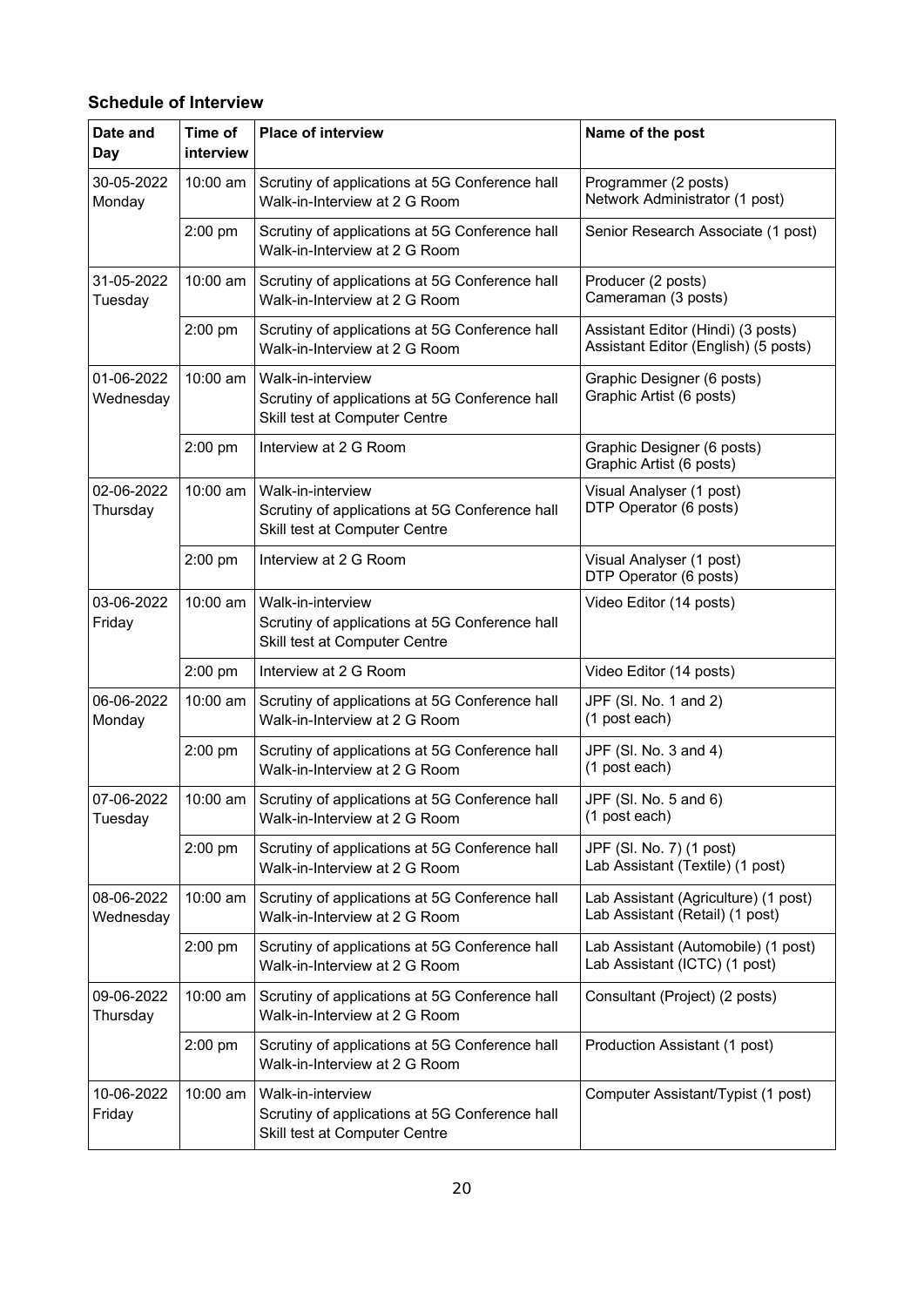## **Schedule of Interview**

| Date and time            | <b>Online interview</b>                                                                                                                                                                                                                                                                |
|--------------------------|----------------------------------------------------------------------------------------------------------------------------------------------------------------------------------------------------------------------------------------------------------------------------------------|
| <b>Tentative</b><br>date | <b>Assistant Professor (24 posts)</b>                                                                                                                                                                                                                                                  |
| of interview from        | <b>Consultant (6 posts)</b>                                                                                                                                                                                                                                                            |
| 06-06-2022 to            | <b>Assistant Librarian (1 post)</b>                                                                                                                                                                                                                                                    |
| 17-06-2022               | Candidates are advised to download the application format available at psscive.ac.in.<br>Duly filled applications along with all testimonials should reach on or before 30-05-2022<br>at 5:30 pm by post, addressed to 'Under Secretary, PSSCIVE, Shyamla Hills, Bhopal -<br>462 002'. |
|                          | (online applications, mailing on applications are not accepted)                                                                                                                                                                                                                        |
|                          | Online interview date and time will be intimated to shortlisted candidate through<br>mail or phone number                                                                                                                                                                              |

For any query write to **recruitment@psscive.ac.in** 

------------------------------------ 0 ---------------------------------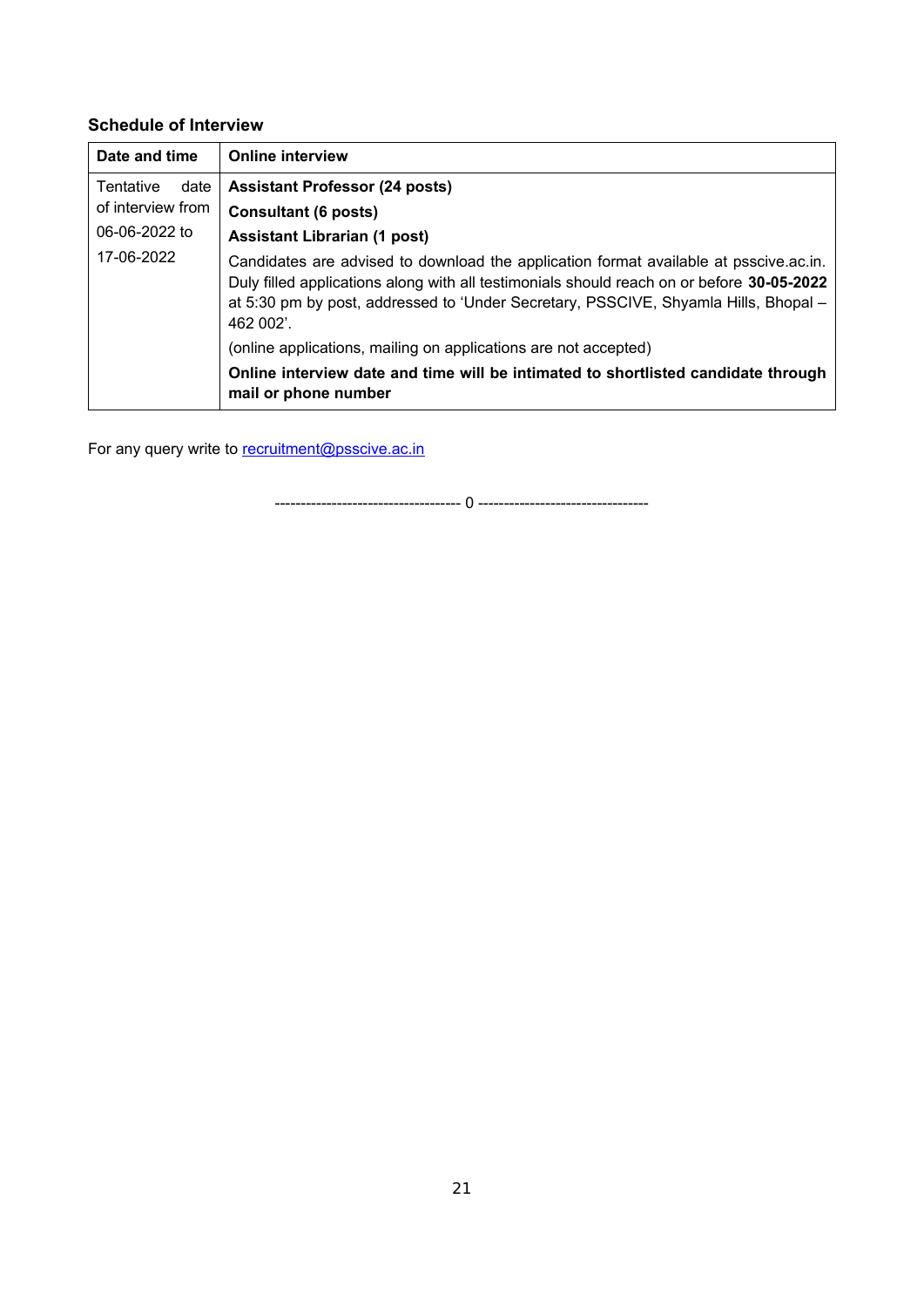

## **PSS Central Institute of Vocational Education (PSSCIVE)**

**(A Constituent Unit of NCERT under Ministry of Education, GoI)**

**Shyamla Hills, Bhopal – 462 002, M.P.**

## **Advertisement No. 01 / 2022**

*Note***: Before filling the form, please read the detailed advertisement carefully.**

| 1. Post Applied For | 2. Area of specialization |
|---------------------|---------------------------|
|                     |                           |

| 3. Category (UR/SC/ST/OBC/PH) | <b>4. Gender</b> | 5. Nationality |
|-------------------------------|------------------|----------------|
|                               |                  |                |

**6. Candidate's Name** (In capital letters) (for Sl. No. 5 and 6 keep one box blank between name and surname)

**7. Father's/Husband's Name** (In capital letters)

|  |  |  | and the contract of the contract of the contract of the contract of the contract of the contract of the contract of |  | the contract of the contract of the | and the contract of the contract of the contract of the contract of the contract of |  |  |  |  |  | . |  |
|--|--|--|---------------------------------------------------------------------------------------------------------------------|--|-------------------------------------|-------------------------------------------------------------------------------------|--|--|--|--|--|---|--|

## **8. Address for communication**

| Name<br><b>Address for</b><br>communication |  |  |  |  | Affix Photograph here |  |
|---------------------------------------------|--|--|--|--|-----------------------|--|
| <b>State</b>                                |  |  |  |  |                       |  |
| Pin code                                    |  |  |  |  |                       |  |
| <b>Mobile Number</b>                        |  |  |  |  |                       |  |
|                                             |  |  |  |  |                       |  |
| E-Mail id                                   |  |  |  |  |                       |  |
|                                             |  |  |  |  |                       |  |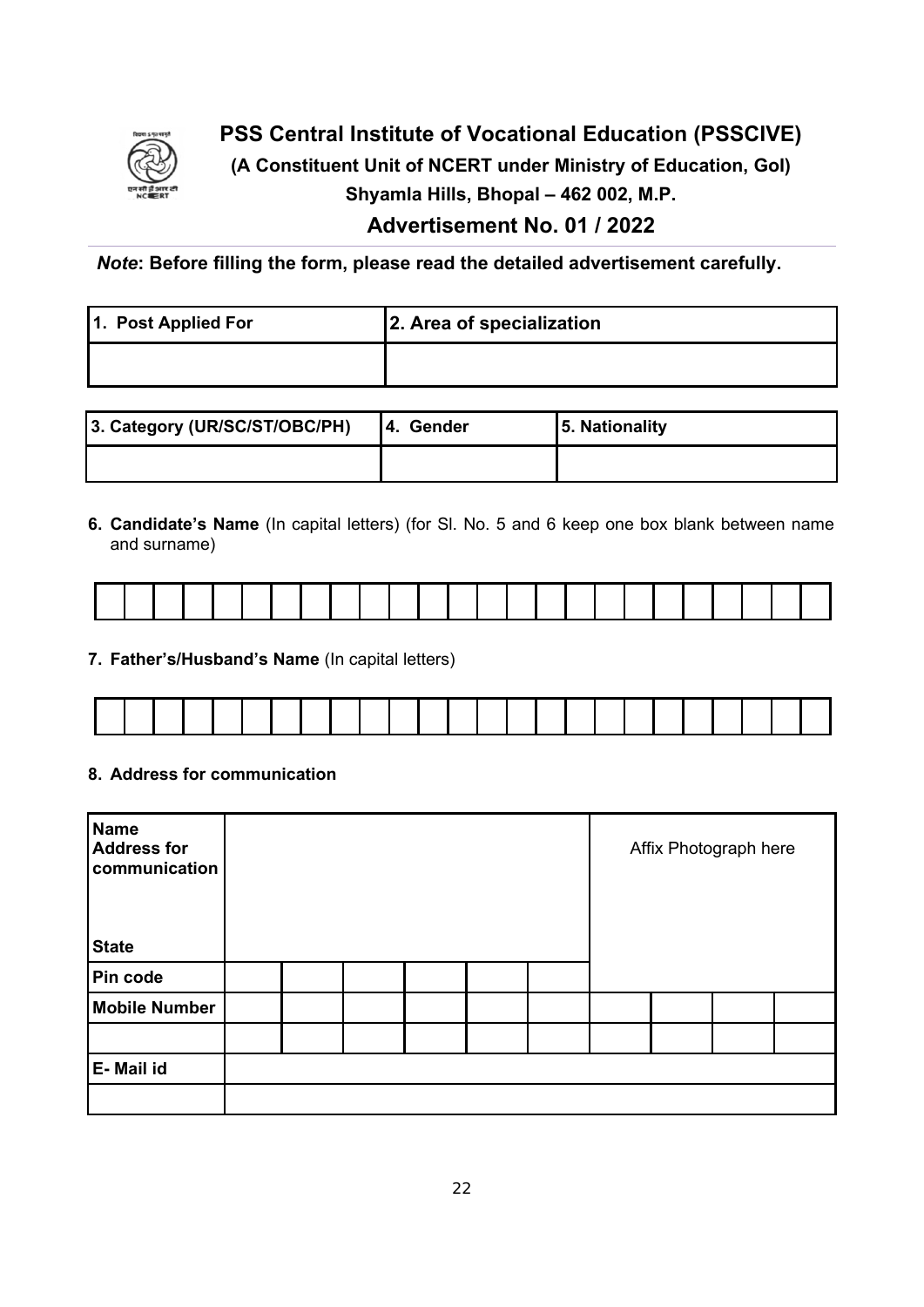| $\overline{D}$ | l D | M | $\mid M \mid$ | $\mathsf{I}$ Y | $\mathcal{N}$ | $\checkmark$ |  | $\sqrt{}$ | $\checkmark$ | M | $\mathsf{M}$ | $\sqrt{2}$<br>◡ |
|----------------|-----|---|---------------|----------------|---------------|--------------|--|-----------|--------------|---|--------------|-----------------|
|                |     |   |               |                |               |              |  |           |              |   |              |                 |

|  | M | M | D | D |
|--|---|---|---|---|
|  |   |   |   |   |

## **11. Educational / Professional Qualifications (Starting from Class XII onwards)**

| <b>Examination</b><br><b>Passed</b> | Discipline/<br><b>Specialization/Subject</b> | <b>Board/University</b> | Year of<br>Passing | <b>Duration</b><br>of Course   marks | $%$ of | <b>Division</b> |
|-------------------------------------|----------------------------------------------|-------------------------|--------------------|--------------------------------------|--------|-----------------|
|                                     |                                              |                         |                    |                                      |        |                 |
|                                     |                                              |                         |                    |                                      |        |                 |
|                                     |                                              |                         |                    |                                      |        |                 |
|                                     |                                              |                         |                    |                                      |        |                 |
|                                     |                                              |                         |                    |                                      |        |                 |
|                                     |                                              |                         |                    |                                      |        |                 |

## **12. Experience**

## **(a) Experience gained in any constituent unit of NCERT, including NIE, CIET, PSSCIVE, RIEs**

| Name and                      | <b>Designation</b> | Scale of                | <b>Length of service</b> |    | <b>Total</b>            | Nature of work, |  |
|-------------------------------|--------------------|-------------------------|--------------------------|----|-------------------------|-----------------|--|
| address of<br><b>Employer</b> |                    | pay/salary<br>per annum | From                     | To | experience<br>in months | in brief        |  |
|                               |                    |                         |                          |    |                         |                 |  |
|                               |                    |                         |                          |    |                         |                 |  |
|                               |                    |                         |                          |    |                         |                 |  |
|                               |                    |                         |                          |    |                         |                 |  |
|                               |                    |                         |                          |    |                         |                 |  |